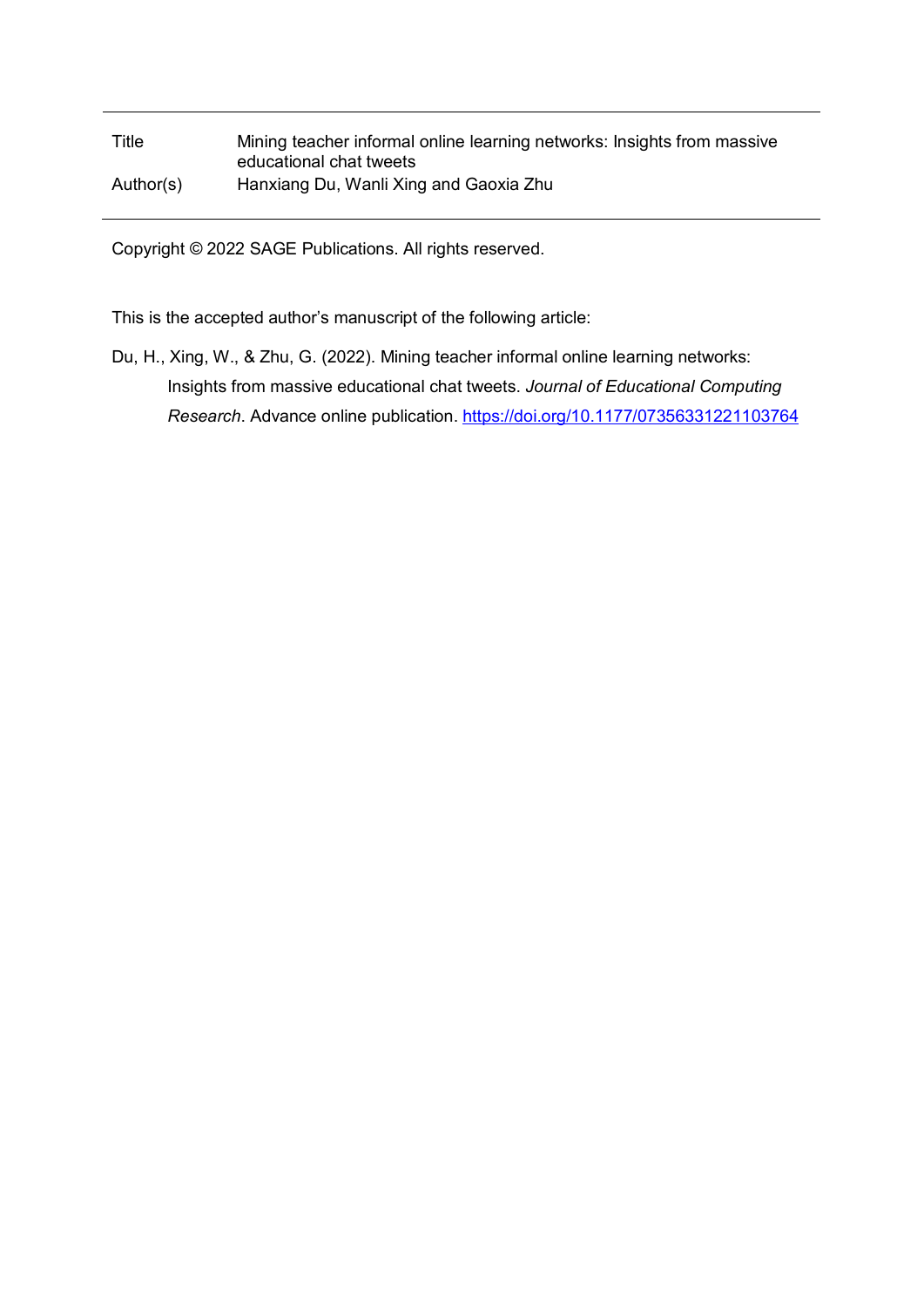# **Journal of Educational Computing Research**

## **Mining Teacher Informal Online Learning Networks: Insights from Massive Educational Chat Tweets**

| Journal:         | Journal of Educational Computing Research                                                                                                                                                                                                                                                                                                                                                                                                                                                                                                                                                                                                                                                                                                                                                                                                                                                                                                                                                                                                                                                                                                                                                                                                                                                                                                                                                                                               |
|------------------|-----------------------------------------------------------------------------------------------------------------------------------------------------------------------------------------------------------------------------------------------------------------------------------------------------------------------------------------------------------------------------------------------------------------------------------------------------------------------------------------------------------------------------------------------------------------------------------------------------------------------------------------------------------------------------------------------------------------------------------------------------------------------------------------------------------------------------------------------------------------------------------------------------------------------------------------------------------------------------------------------------------------------------------------------------------------------------------------------------------------------------------------------------------------------------------------------------------------------------------------------------------------------------------------------------------------------------------------------------------------------------------------------------------------------------------------|
| Manuscript ID    | JOECR-22-0029.R1                                                                                                                                                                                                                                                                                                                                                                                                                                                                                                                                                                                                                                                                                                                                                                                                                                                                                                                                                                                                                                                                                                                                                                                                                                                                                                                                                                                                                        |
| Manuscript Type: | Original Research Article                                                                                                                                                                                                                                                                                                                                                                                                                                                                                                                                                                                                                                                                                                                                                                                                                                                                                                                                                                                                                                                                                                                                                                                                                                                                                                                                                                                                               |
| Keywords:        | Quantitative, Online, Social media, Teacher                                                                                                                                                                                                                                                                                                                                                                                                                                                                                                                                                                                                                                                                                                                                                                                                                                                                                                                                                                                                                                                                                                                                                                                                                                                                                                                                                                                             |
| Abstract:        | Social-media-based teacher learning networks have the affordance to<br>grant flexibility of time and space for teachers' professional learning,<br>support the development and sustainability of social networking, and<br>meet their just-in-time needs for exchanging knowledge, negotiating<br>meaning and accessing resources. However, most existing research on<br>teacher online learning networks relies on qualitative methods and self-<br>report data. There is a lack of study using quantitative methods to study<br>large networks, especially using authentic data from social media. This<br>work adds to the literature through mining teacher informal online<br>learning networks using authentic data retrieved from Twitter.<br>Specifically, we collected around half a million tweets and developed a<br>network with the data. Then, various social network analysis techniques<br>were utilized to explore the network structure and characteristics,<br>participants' behavioral patterns and how individuals connected with<br>each other. We found that members of massive teacher informal online<br>learning networks tended to communicate more with others of similar<br>characteristics forming homogeneous communities, while hub<br>participants connected many small communities which are significantly<br>from one another, and hence, are the key to degree heterogeneity in a<br>large network. |
|                  |                                                                                                                                                                                                                                                                                                                                                                                                                                                                                                                                                                                                                                                                                                                                                                                                                                                                                                                                                                                                                                                                                                                                                                                                                                                                                                                                                                                                                                         |

## **SCHOLARONE™** Manuscripts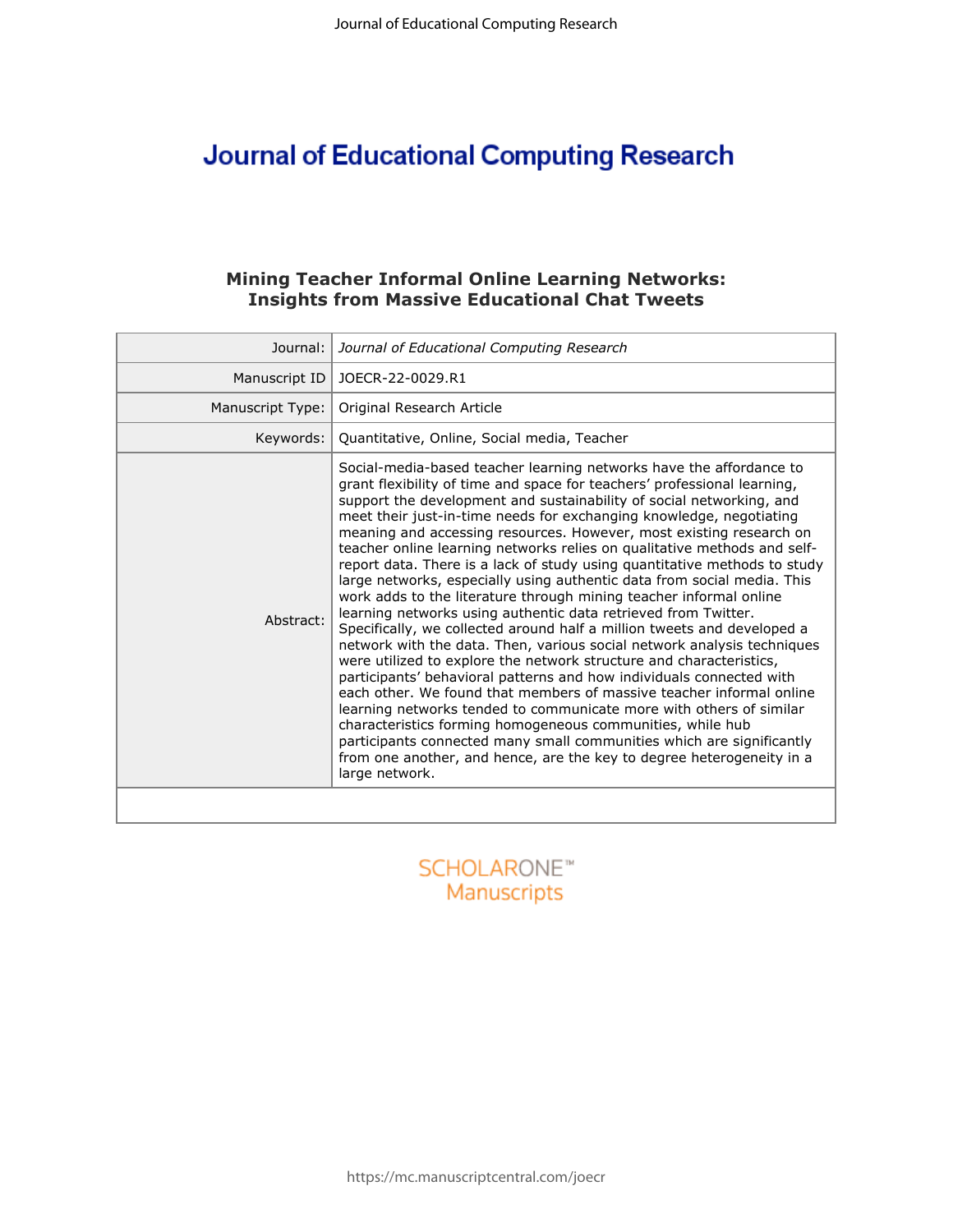## **Mining Teacher Informal Online Learning Networks: Insights from Massive Educational Chat Tweets**

Liver Review **Abstract:** Social-media-based teacher learning networks have the affordance to grant flexibility of time and space for teachers' professional learning, support the development and sustainability of social networking, and meet their just-in-time needs for exchanging knowledge, negotiating meaning and accessing resources. However, most existing research on teacher online learning networks relies on qualitative methods and self-report data. There is a lack of study using quantitative methods to study large networks, especially using authentic data from social media. This work adds to the literature through mining teacher informal online learning networks using authentic data retrieved from Twitter. Specifically, we collected around half a million tweets and developed a network with the data. Then, various social network analysis techniques were utilized to explore the network structure and characteristics, participants' behavioral patterns and how individuals connected with each other. We found that members of massive teacher informal online learning networks tended to communicate more with others of similar characteristics forming homogeneous communities, while hub participants connected many small communities which are significantly from one another, and hence, are the key to degree heterogeneity in a large network.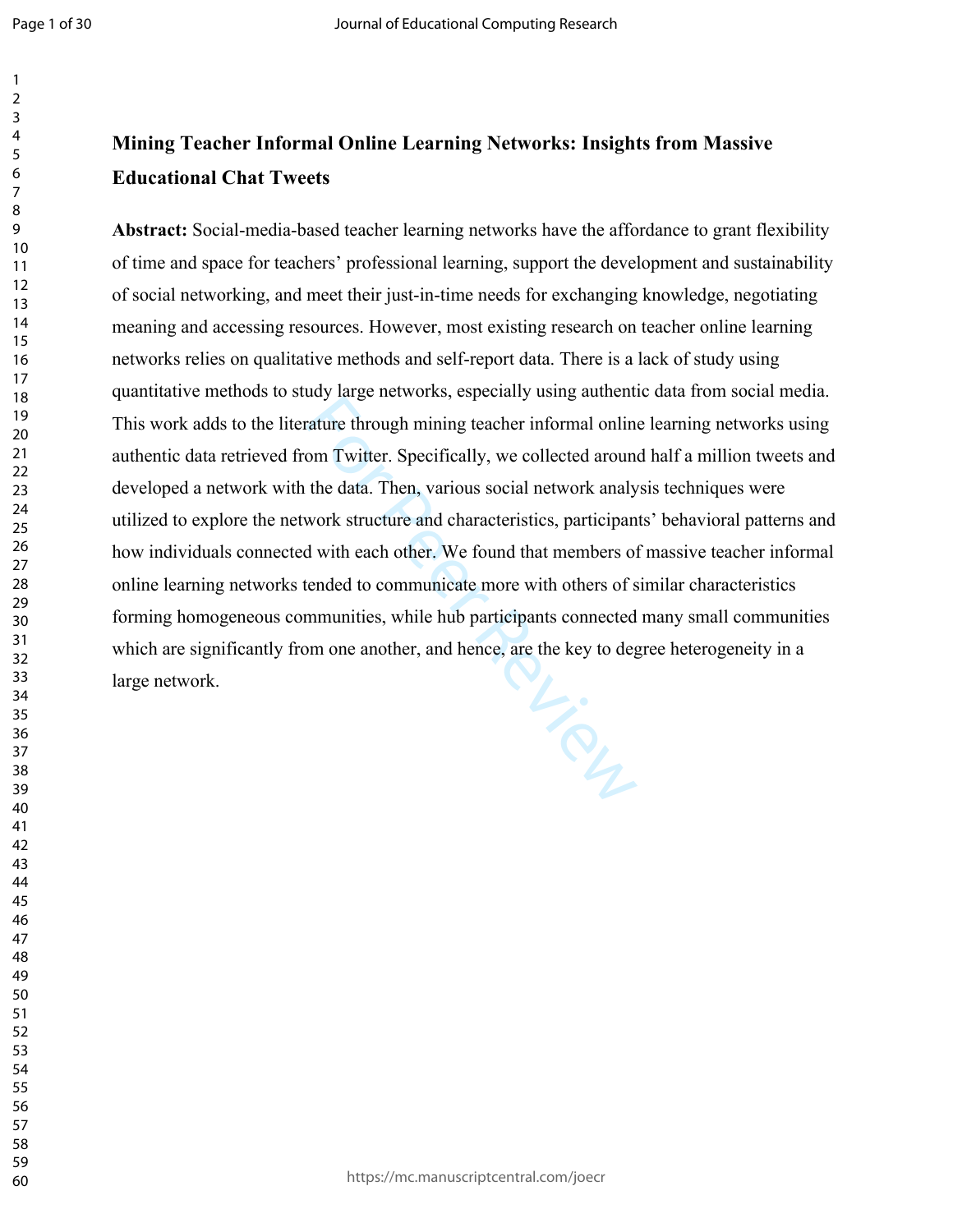## **Hanxiang Du**

Ph.D. Candidate College of Education, University of Florida ORCID: https://orcid.org/0000-0002-9081-0706

## **Wanli Xing\***

Assistant Professor College of Education, University of Florida ORCID: https://orcid.org/0000-0003-4482-2965

## **Gaoxia Zhu**

Assistant Professor National Institute of Education, Nanyang Technological University ORCID: https://orcid.org/0000-0003-4589-0775

\*Corresponding author. E-mail: wanli.xing@coe.ufl.edu; Phone: (352) 273-3259; Address: PO Box 117048, 2-215 Norman Hall, Gainesville, FL, USA, 32611.

## **Author Biographies**

Assistant Frotesson<br>
Statitute of Education, Nanyang Technologica<br>
RCID: https://orcid.org/0000-0003-4589-07<br>
-mail: wanli.xing@coe.ufl.edu; Phone: (352)<br>
2-215 Norman Hall, Gainesville, FL, USA,<br> **Author Biographies**<br>
Can **Hanxiang Du** is a Ph.D. Candidate of Educational Technology at the University of Florida. Her research interests include educational data mining, learning analytics, K-12 computer science and engineering education.

**Wanli Xing** is an assistant professor of Educational Technology at the University of Florida. His research focuses on how technologies can deeply transform STEM education and online learning using AI and learning analytics.

**Gaoxia Zhu** is an assistant professor in the Learning Sciences and Assessment Academic Group, National Institute of Education (NIE), Nanyang Technological University. Her research interests include Knowledge Building, computer-supported collaborative learning (CSCL), STEM education, emotion, learning analytics, and discourse analysis.

**Keywords:** Teacher professional development, Informal learning, Social media, Learning communities, Social network analysis, Online community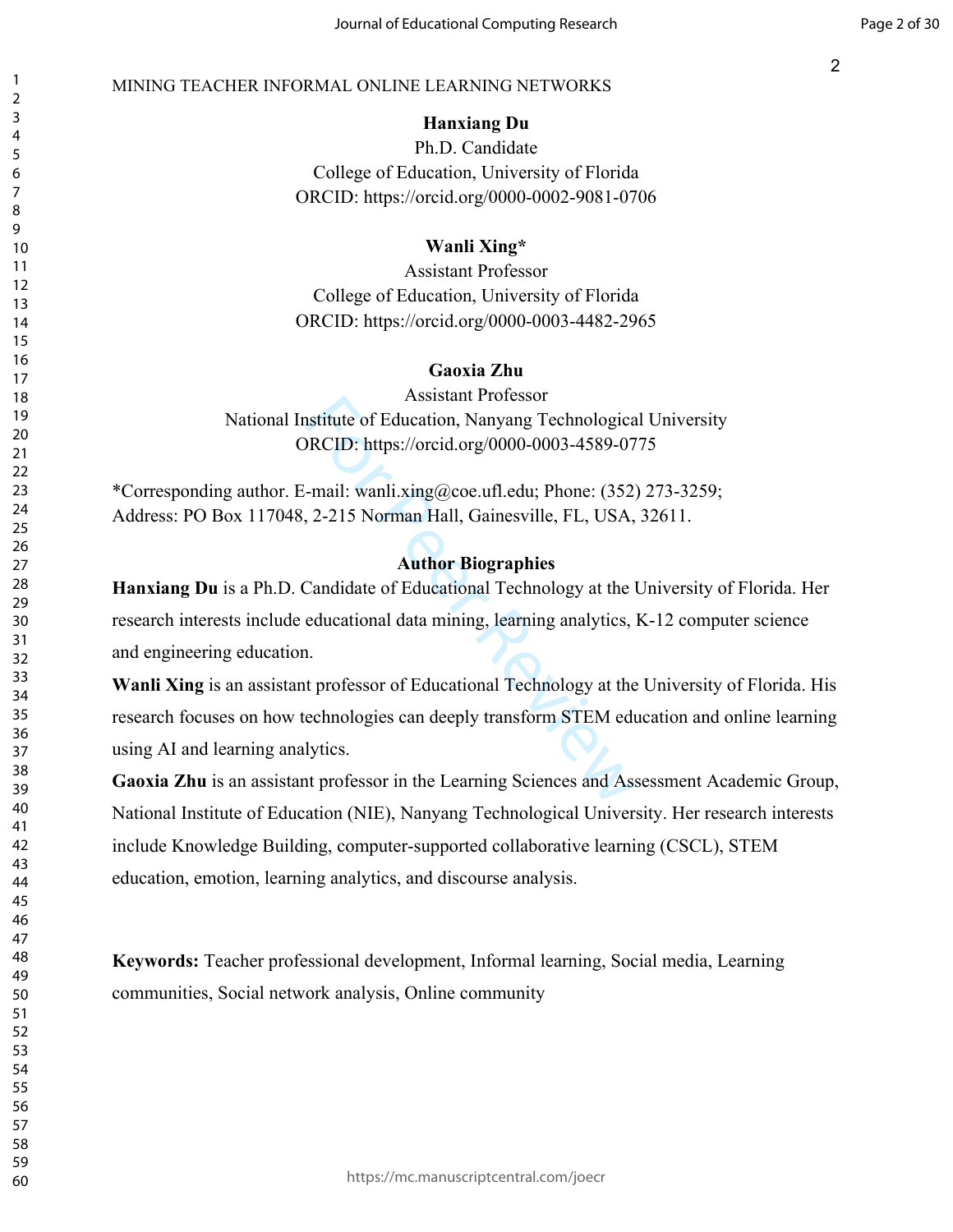#### MINING TEACHER INFORMAL ONLINE LEARNING NETWORKS

#### **1. Introduction**

Teacher learning communities or networks are often suggested as improvements of existing teacher professional development (PD) (Jones & Dexter, 2014). Compared to traditional PD activities with predetermined structures, teachers are more likely to access just-in-time support by interacting with experts and colleagues who have the knowledge or resources that they need to obtain through social media (Greenhalgh & Koehler, 2017). Social media is recognized for its features to contribute to teacher PD and sense of professional community (Rosenberg et al., 2017), given its affordances of enabling teachers to "learn with and from each other" in highly situational, dynamic and interactive environments (Krutka et al., 2017). Among various social media, Twitter is the predominant platform in which teacher PD often takes place (Luo et al., 2020). K-12 teachers highly value Twitter's role in supporting their self-directed PD and often use it multiple times a day for PD purposes (Visser et al., 2014).

tter is the predominant platform in which tea<br>acchers highly value Twitter's role in support<br>imes a day for PD purposes (Visser et al., 20<br>ing networks have several distinct advantage<br>and space flexibility of online PD res Teacher online learning networks have several distinct advantages compared to traditional teacher PD. First, the time and space flexibility of online PD responds to teachers' overburdened schedules. Teachers have their daily routines to follow; therefore, attendance and participation in PD activities at a required time and place may be challenging (Burchill & Anderson, 2019; King, 2004). Second, online PD enables teachers to connect with educators around the world to improve their content knowledge and teaching skills because they are no longer constrained by temporal and geographical factors (Greenhow et al., 2018; Trust et al., 2017). Third, it may be easier for teacher networks to sustain in online environments as social media and other mobile applications make it simpler to maintain connections, networks and communities, while traditional PD are usually one-time events with little follow-up (Jaquith et al., 2011).

Despite these mentioned advantages of teacher online learning networks, relevant research and practice is still at its infancy stage (e.g., Greenhow et al. 2018; Luo et al., 2020). Previous studies mainly explored participants' experience and perception of online PD enabled by social media and how these tools promote participants' communication (Trust et al., 2017; Veletsianos, 2012; Veletsianos & Kimmons, 2013). Few studies have explored large networks or communities with large sample sizes (Luo et al., 2020; Macià & García, 2016). There is a need to better understand the structure of teacher online learning networks and how they develop and function (Macià & García, 2016). Social network analysis is an effective technique to analyze and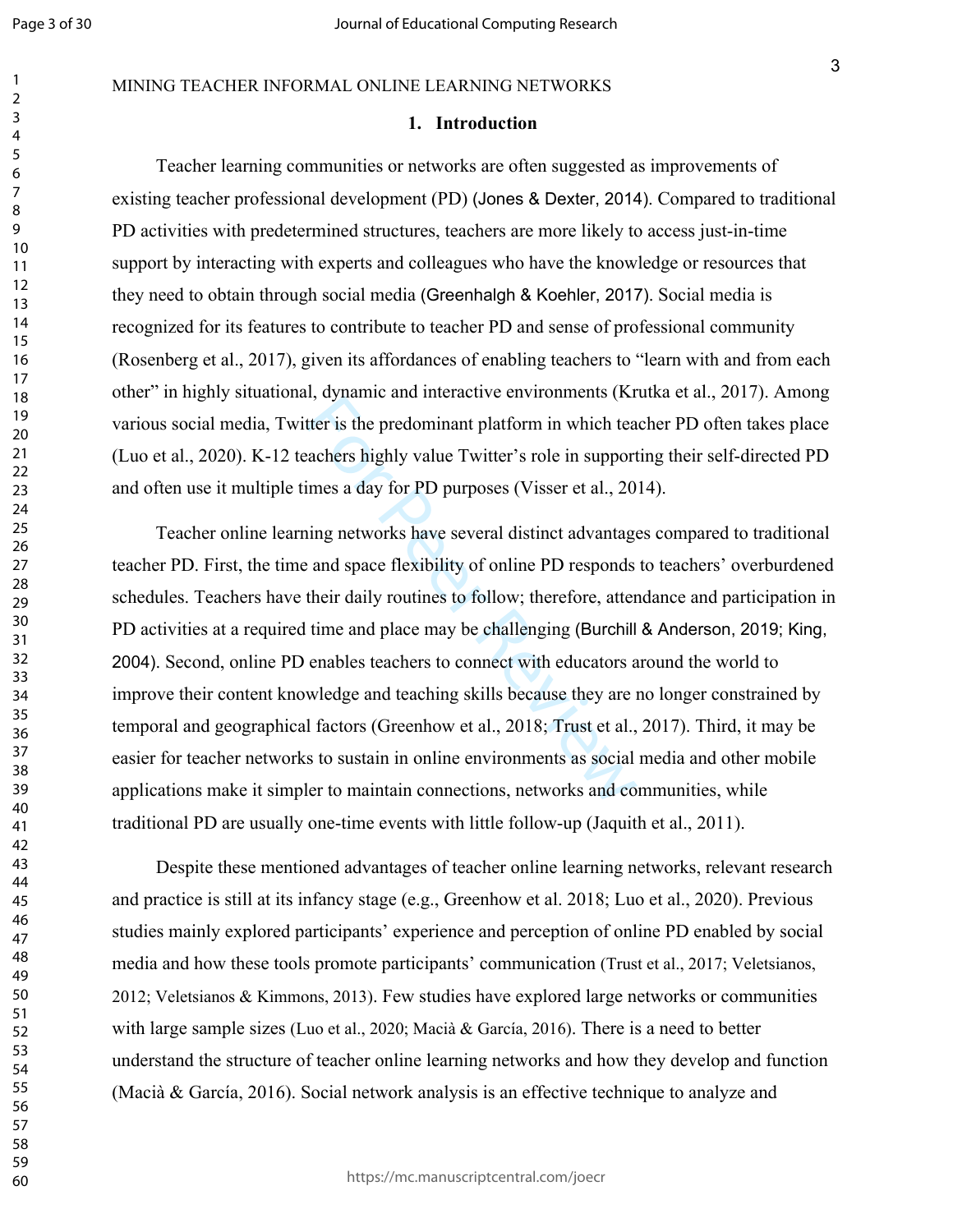#### MINING TEACHER INFORMAL ONLINE LEARNING NETWORKS

illuminate interactions, collaboration and relevant key influencing factors in a virtual learning community (Laat et al., 2007; Lin et al., 2016). The current study aims to leverage social network analysis to respond to this research gap by examining the discourse and participation features of an online PD network, whether hub participants emerge and connect heterogeneous communities within the network, and if the participants' posting behaviors differ in the communities. The data was 422,791 tweets containing the hashtag "#edchat".

#### **2. Literature Review**

#### **2.1 Teacher Online Learning Networks**

I technical developments, teacher PD, like of<br>n, collective and participative. There are thre<br>ert and interactive models (Clarke & Hollings<br>ive model is considered to be the most comp<br>wo. The interactive model states that With theoretical and technical developments, teacher PD, like other forms of learning, becomes increasingly open, collective and participative. There are three common teacher PD models, namely craft, expert and interactive models (Clarke & Hollingsworth, 2002). Theoretically, the interactive model is considered to be the most complete teacher PD model compared with the other two. The interactive model states that teacher PD is facilitated as a result of teachers trying out new practices and gaining new experiences in the classroom with the support of external sources of information and evaluating the practice results (Clarke & Hollingsworth, 2002). Different from the craft and expert models which does not explain how new knowledge is incorporated in practice or considers teachers playing passive roles in their learning, the interactive model takes the internal domain (i.e., teachers' ideas, knowledge and beliefs), external domain (i.e., information or sources), domain of practice (i.e., action research activities in classrooms) and domain of consequence into account (Clarke & Hollingsworth, 2002). Technically, mobile devices make it easier for teachers to share and collaboratively construct ideas and resources; social media has become part of teachers' daily activities (Cope & Kalantzis, 2009; Haythornthwaite, 2009). Through mobile-device-enhanced social media, teachers play more active roles in deciding what content they would learn and with whom they would connect to solve particular issues (Lieberman & Mace, 2010).

Social media has the potential to afford teachers' needs for resources and social networking. A network is about "the set of relationships, personal interactions, and connections among participants who have personal reasons to connect," while community is defined as "the development of a shared identity around a topic or set of challenges" (Wenger et al., 2011). Teachers can gain information and resources, establish dialogues, and find solutions through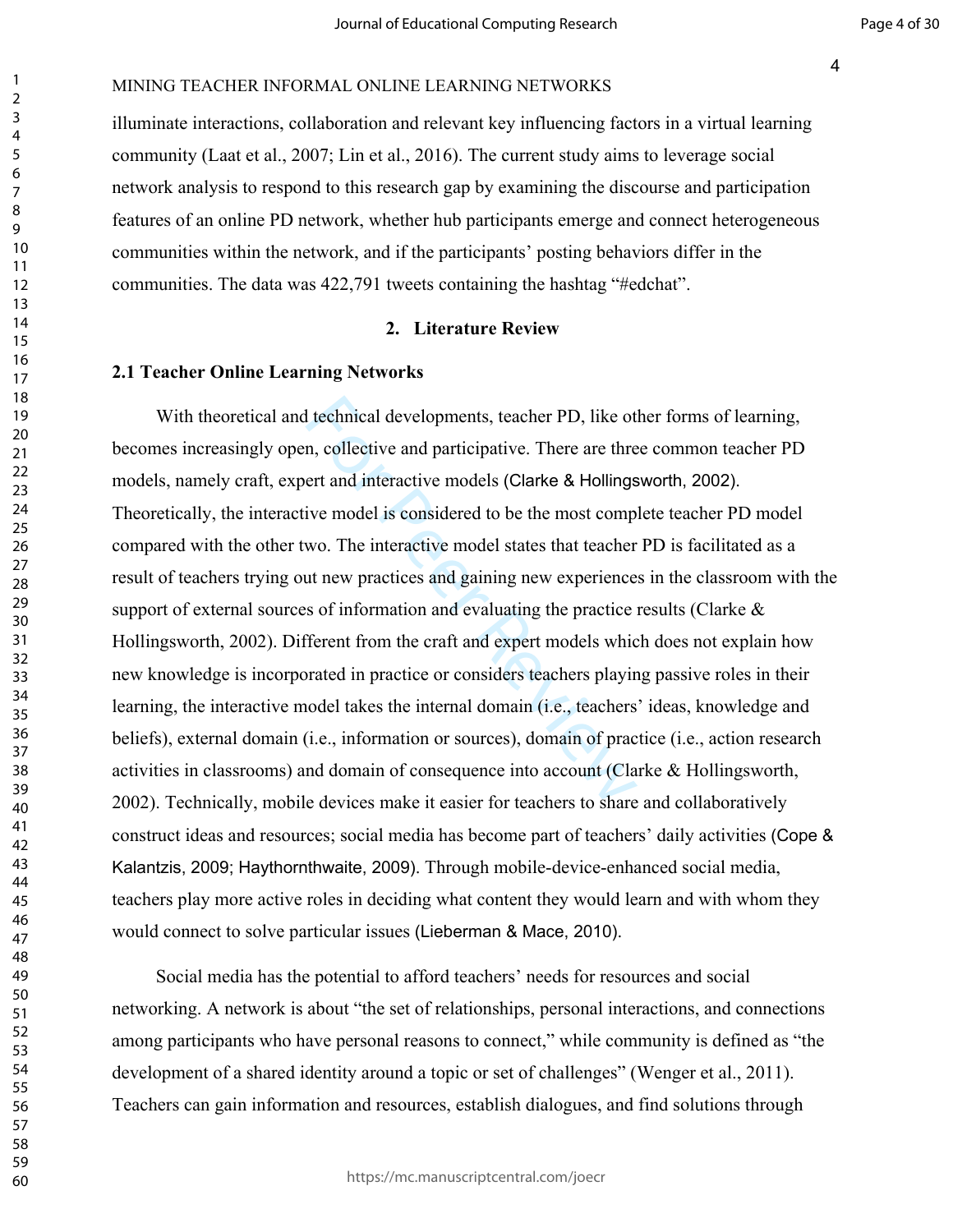MINING TEACHER INFORMAL ONLINE LEARNING NETWORKS

participating in activities and interacting with others (Wenger et al., 2011) in social learning, which is a great source of informal learning (Lave & Legitimate, 1991). Their network can sustain because they share similar professional practices or they are dedicated to particular content (Lave & Legitimate, 1991; Paul Gee, 2004). Within a large network, teachers are likely to have different levels of participation and specific interested topics. As a result, communities may form with focuses on specific topics and key participants may emerge as moderators and connect different communities (Lantz-Andersson et al., 2018). The key participants may share information, connect other members and synthesize knowledge, while some participants may participate peripherally or just observe (Wenger et al., 2002). In this study, we define the graph which represents relationships among all participants as a network, while the subgraphs which consist of relationships of a number of participants as communities.

hips among all participants as a network, wh<br>
a number of participants as communities.<br>
ers' professional learning on Twitter has attr<br>
i (e.g., Arslan et al., 2022; Greenhow et al., 2<br>
researched tweets using the award-w Specifically, teachers' professional learning on Twitter has attracted research attention. For instance, some studies (e.g., Arslan et al., 2022; Greenhow et al., 2021; Krutka et al., 2021; Xing  $\&$  Gao, 2018) have researched tweets using the award-winning hashtag #edchat. Xing and Gao (2018) studied the discourse features that affected continued participation of Twitter-based professional learning, focusing on social, interactive, and cognitive dimension. They found that the exposure to social tweets is negatively associated with user commitment to the professional learning. A recent study investigated the interactions between state-sponsored accounts and #edchat, raised questions on disinformation and anonymity caused by inauthentic amplification (Krutka et al., 2021). Another interesting research studied the content and purposes of #edchat tweets published during COVID–19—when teachers experienced a rapid transition to online teaching (Greenhow et al., 2021). They found that discourse of #edchat was beneficial to teachers' professional learning. More recently, Arslan et al. (2022) explored the topics that participants discussed and the factors that affected the duration of these topics. Their results suggested that topics that have more original tweets (compared with retweets) and a large number of participants tend to last longer. However, these studies did not examine how participants interact with each other, nor how they form communities.

#### **2.2 Social Network Analysis in Education**

Social network analysis refers to an approach that uses graph theory and network graphs to study social structures (Otte & Rousseau, 2002). A social network represents the connections of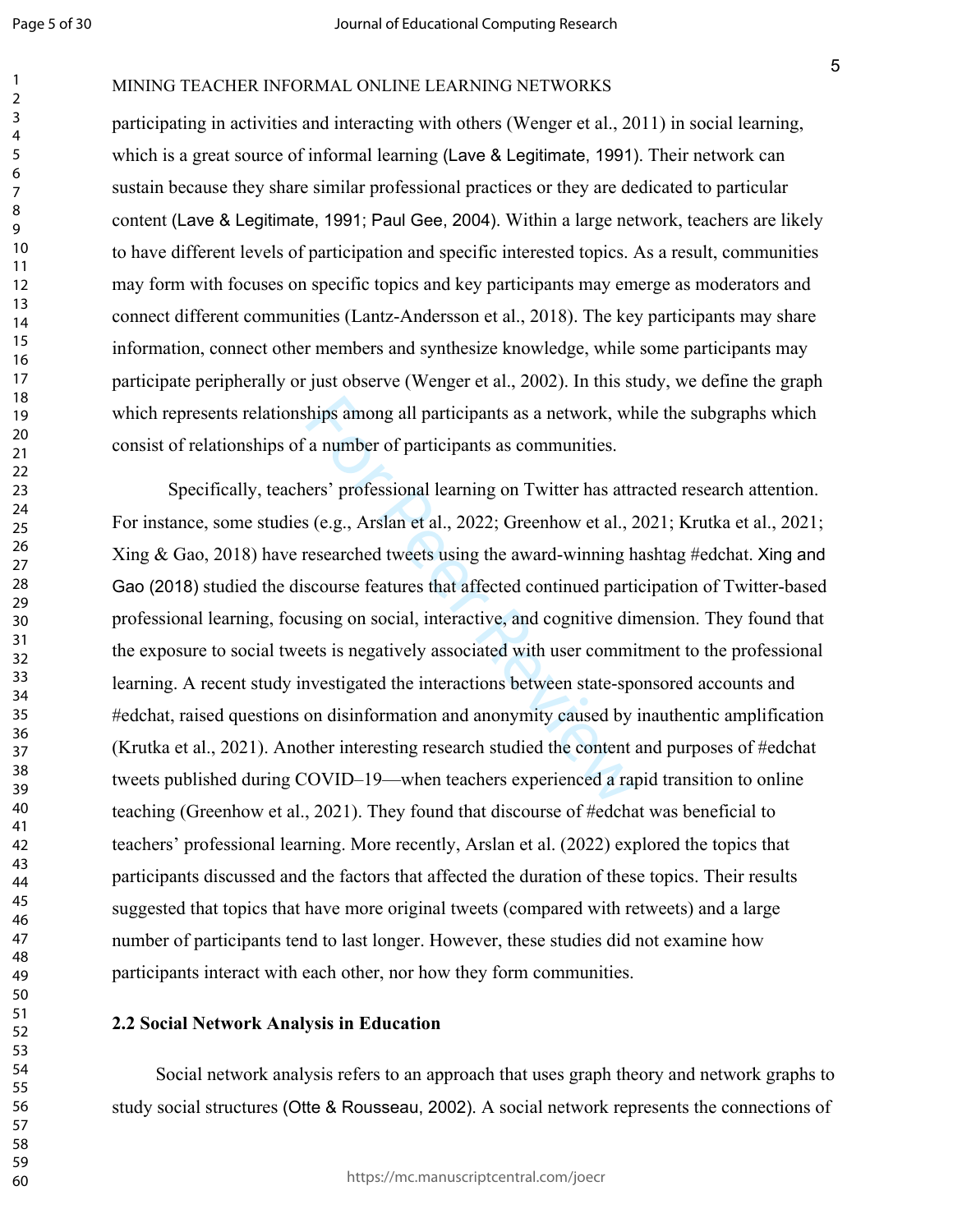#### MINING TEACHER INFORMAL ONLINE LEARNING NETWORKS

a group of connected nodes (Haythornthwaite, 2009). For example, we can develop a social network graph for an online course based on students' communications on discussion forums. Each student can be represented as a node, while an edge links two students with interaction (e.g., commenting, liking). Rooted in graph theory, social network analysis utilizes a number of methods and metrics (e.g., degree, closeness, network density, communities, directed graphs, and hub nodes) to study the connections among nodes, investigating the exchange of resources between two nodes and how these interactions affect the relationship further in a social system (Haythornthwaite, 2009). The representation of relationships using visualization and quantitative methods helps understand learning in a way that qualitative methods cannot achieve (Borgatti et al., 2009).

ysis is frequently employed to study online look analysis metrics like closeness (i.e., how egree (i.e., the number of edges that are connos of sense of community in an online learning lentify hub nodes (i.e., a node with Social network analysis is frequently employed to study online learning groups. Prior work indicates that social network analysis metrics like closeness (i.e., how close a node is to other nodes in a network) and degree (i.e., the number of edges that are connected to a node) can be used as positive predictors of sense of community in an online learning analysis model (Dawson, 2008). Using degrees to identify hub nodes (i.e., a node with many connections), active and inactive students, social network analysis can decipher the important components of successful problem-based online learning, namely, the importance of hub participants (Saqr et al., 2020). Saqr et al. (2020) found that in an online learning group, the tutor being a hub node is negatively correlated to the performance of the learners. Their speculation is that the tutor tried to support students' engagement by taking the leading role. Another recent study uses directed network graphs (i.e., a network graph with directed edges) to represent the relationships among selfregulated strategies, revealing interesting patterns on temporal dynamics of self-regulated learning strategies, as well as dynamic differences among different performance groups (Li et al., 2020).

In online learning groups, members tend to have their interaction preference. It seems that they tend to interact more with peers who share similar characteristics, forming homogeneous groups instead of heterogeneous ones. Dawson (2010) developed ego-networks to represent each student's interactions and connections with peers and instructors, and found out that the egonetworks of high- and low-performance students are significantly different in terms of network size and neighbors. Specifically, high-performing students tend to develop online relationships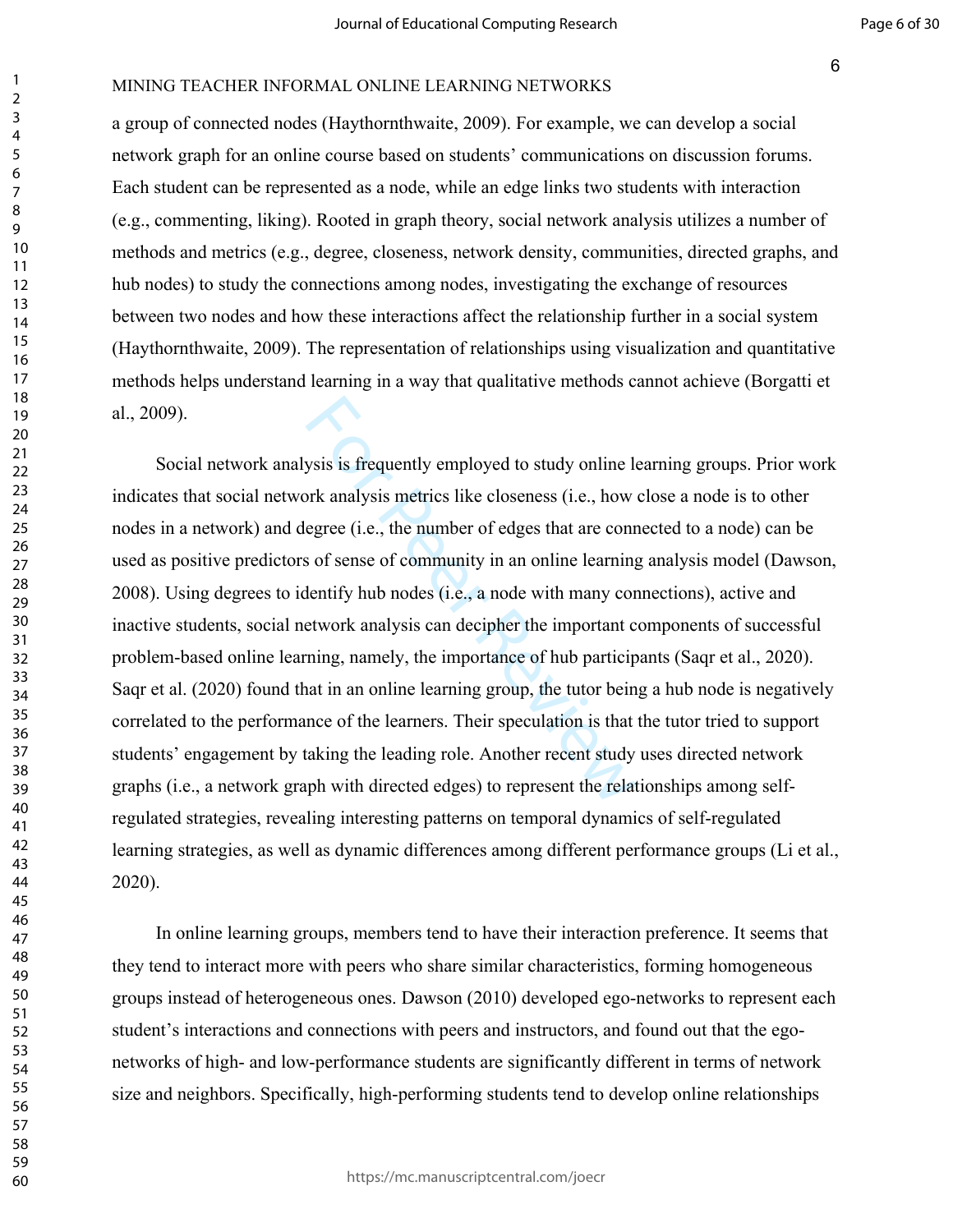MINING TEACHER INFORMAL ONLINE LEARNING NETWORKS

with peers of a similar performance. Fire et al.'s (2012) research suggested that students' performance can be predicted by their social interactions, and is highly positively correlated with that of their "best" social friend (Fire et al., 2012). Brown, Lynch, Wang, et al. (2015) extended the investigation by detecting meaningful communities and hub participants in MOOCs, and found that students tend to interact with others who have similar performance levels. Xu et al. (2018) applied a longitudinal approach to explore students' social interactions and the role of hub participants in MOOCs. Their study indicates that students with similar grades form social groups at an early stage of a course and manage to maintain the groups throughout the course, and hub participants are important to connect the online learning groups.

on informal online teacher professional learnin<br>
a social network analysis, especially on large<br>  $\lambda$  García, 2016). After systematically examin<br>
al learning communities from 2009 to 2016, h<br>
in studying large networks an However, research on informal online teacher professional learning communities has not sufficiently benefited from social network analysis, especially on large networks or communities (Luo et al., 2020; Macià & García, 2016). After systematically examining 99 studies on informal online teacher professional learning communities from 2009 to 2016, Macià & García (2016) identified a lack of work in studying large networks and their structures using quantitative methods. In another two systematic reviews, researchers find that most existing work on teacher PD through social media relies on self-report data rather than authentic data from social media sites (Lantz-Andersson et al., 2018; Luo et al., 2020). It remains unclear what connections educators develop with other members at large-scale, or what interaction patterns participants exhibit in terms of whom to connect. To address the gap, this study aims to explore massive informal online professional learning communities by investigating the network structure, formation, and the role of a specific group of participants using authentic data from Twitter. Specifically, this work seeks to answer the following research questions:

1. What are the characteristics of educators' online professional learning network in terms of discourse features and participation features?

2. Do hub participants emerge in the educators' online professional learning network? If so, what roles do they play in terms of connecting other participants?

3. Are communities different from each other regarding participants' posting behaviors?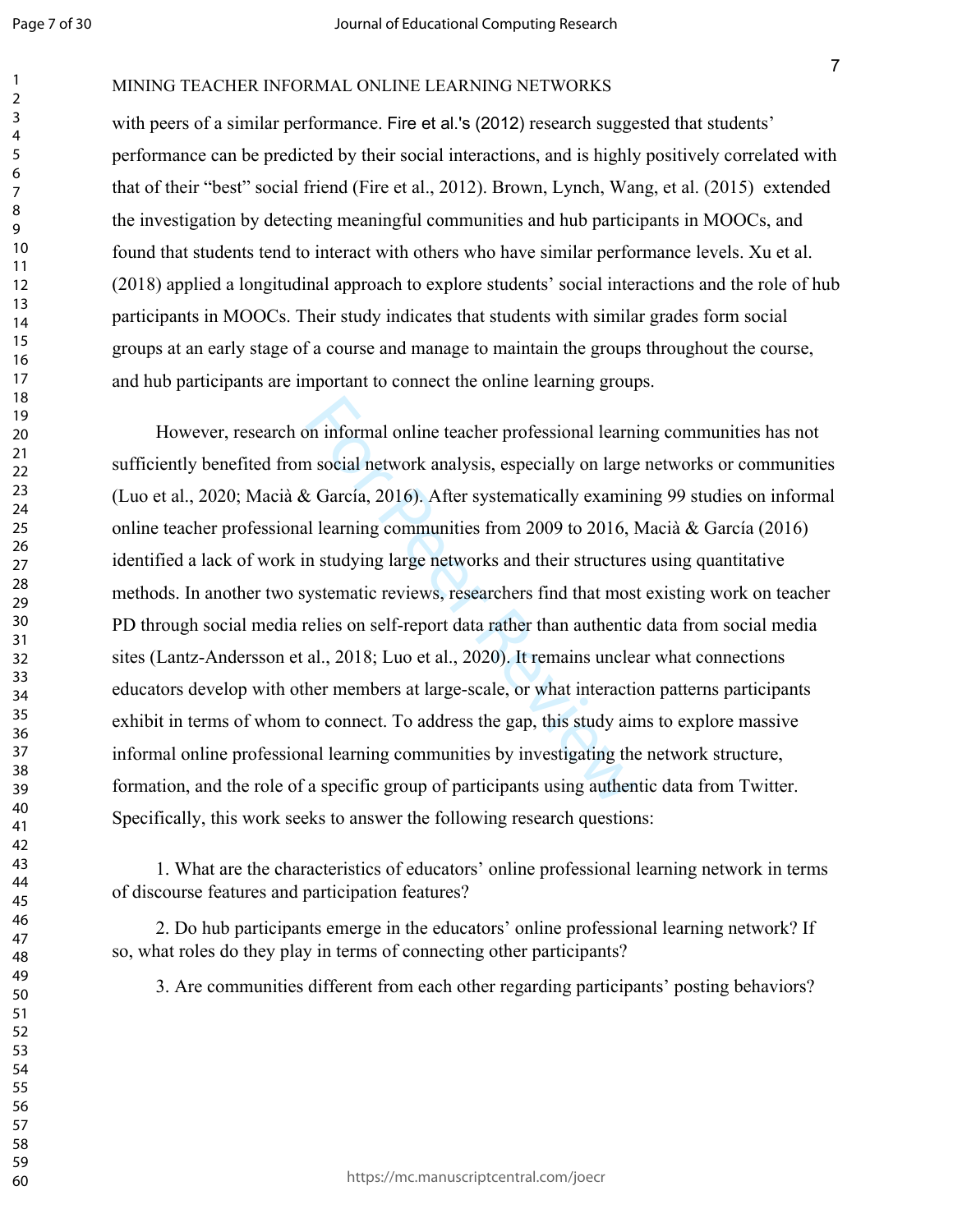#### MINING TEACHER INFORMAL ONLINE LEARNING NETWORKS

### **3. Methods**

## **3.1 Data**

This work utilizes a dataset of tweets published with the hashtag "#edchat". The hashtag is a weekly Bammy Award-winning Twitter-based discussion among educators on education, founded by Steven Anderson, Thomas Whitby and Shelly Terrell<sup>1</sup>. Almost every Tuesday since July 2009, founders and volunteer moderators organize a one-hour online conversation covering a wide range of topics on education such as education policy, education reform, and educational technology. Hence, we assume that most of the participants were educators. The hashtag was used to track the discussion. An informal online professional learning network formed spontaneously as educators posted, read, retweeted, and replied to tweets marked by #edchat. In the informal online professional network, educators could talk about their work, discuss personal concerns and education issues, exchange ideas, provide suggestions, negotiate meaning and construct solutions.

on. An informal online professional learning is<br>posted, read, retweeted, and replied to twee<br>sional network, educators could talk about th<br>sues, exchange ideas, provide suggestions, no<br>re publicly available for data collec Although tweets are publicly available for data collection using tools like web crawlers, other relevant data that can be collected is limited. For instance, demographic information like gender, age, race, and ethnicity are considered private and cannot be collected. For this study, we collected tweets that were published with the hashtag "#edchat" on Twitter. The hashtag has a history of over 10 years and this study focused on the period between January 1st, 2011 and December 31st, 2014. The reason for choosing this time period was because after about 1.5 years of development and at its growth stage, this hashtag had attracted thousands of participants who could potentially have formed a network already (suggested by our descriptive responses to RQ1). Hub participants might have emerged and communities might have formed. In order to validate the data and use it to construct social networks, the collected tweets were filtered for the following attributes: display name, publish timestamp, and the hashtag. Under such criteria, a total of 422,791 valid tweets were kept and included in this study.

### **3.2 Data Analysis**

http://edchat.pbworks.com/w/page/219908/FrontPage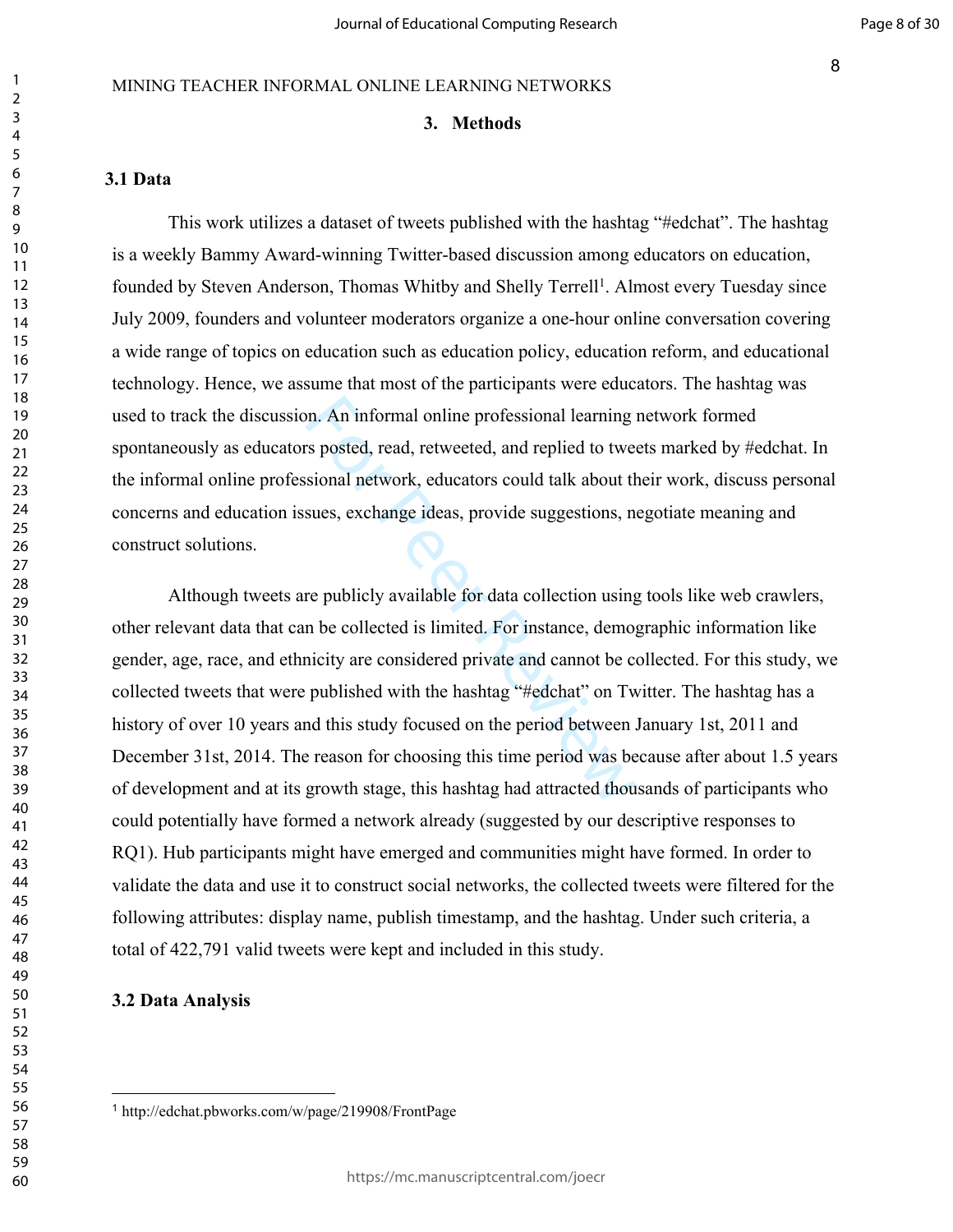### MINING TEACHER INFORMAL ONLINE LEARNING NETWORKS

To respond to research questions, multiple analysis methods were employed. For RQ1 regarding characteristics of educators' online professional learning network, we identified the high-frequency words of collected tweets (see 3.2.1) and developed a network using collected data (see 3.2.2). For Q2 studying whether hub participants emerged and their roles in connecting other participants, we identified hub participants, examined the interactions between participants and their close neighbors at the network level using best friend correlation (see 3.2.3  $\&$  3.2.4), and detected communities within the network and conducted assortativity analysis at the community level (see 3.2.5  $\&$  3.2.6). A combination of the aforementioned methods was used to answer RQ3 about the interaction behavior patterns in different communities. All analysis was conducted using Python.

### *3.2.1 Text Preprocessing and Word Count*

and Word Count<br>monly used text preprocessing techniques we<br>ms can be identified. The goal of text prepro<br>alysis. We first removed commonly used terr<br>then applied *Tokenization* to divide the twee<br>nming to remove inflection A number of commonly used text preprocessing techniques were used to preprocess the tweets so that common terms can be identified. The goal of text preprocessing is to structure the textual data for further analysis. We first removed commonly used terms like "a", "the", "and", and "of" using *stopwords*, then applied *Tokenization* to divide the tweets into individual units, and *Lemmatizing* and *Stemming* to remove inflectional endings and reduce words to word stems, respectively. As a result, "computed", "computing", and "computation" will be seen as the same term. After preprocessing the texts, we counted the frequency of each word. This is also known as the word count.

#### *3.2.2 Social Networks and Hub Participants*

To study the relationship between participants reflected in the four years' discussion, we represented their interaction in the form of a social network. Figure 1 demonstrates how tweets were transformed to pairs of nodes. Each Twitter account has one username and one display name. The one follows the " $\hat{a}$ " symbol is the username, the one above the username is the display name. In our case, jsmith is the username, and John Smith is the display name. Each account has one unique username, which is used for posting activities such as publishing, replying, commenting and direct message. The display name, on the other hand, can be duplicated. Display names are commonly used among friends to identify one another. In the examples of Figure 1(a), Twitter user John Smith posted a tweet and addressed it to his friend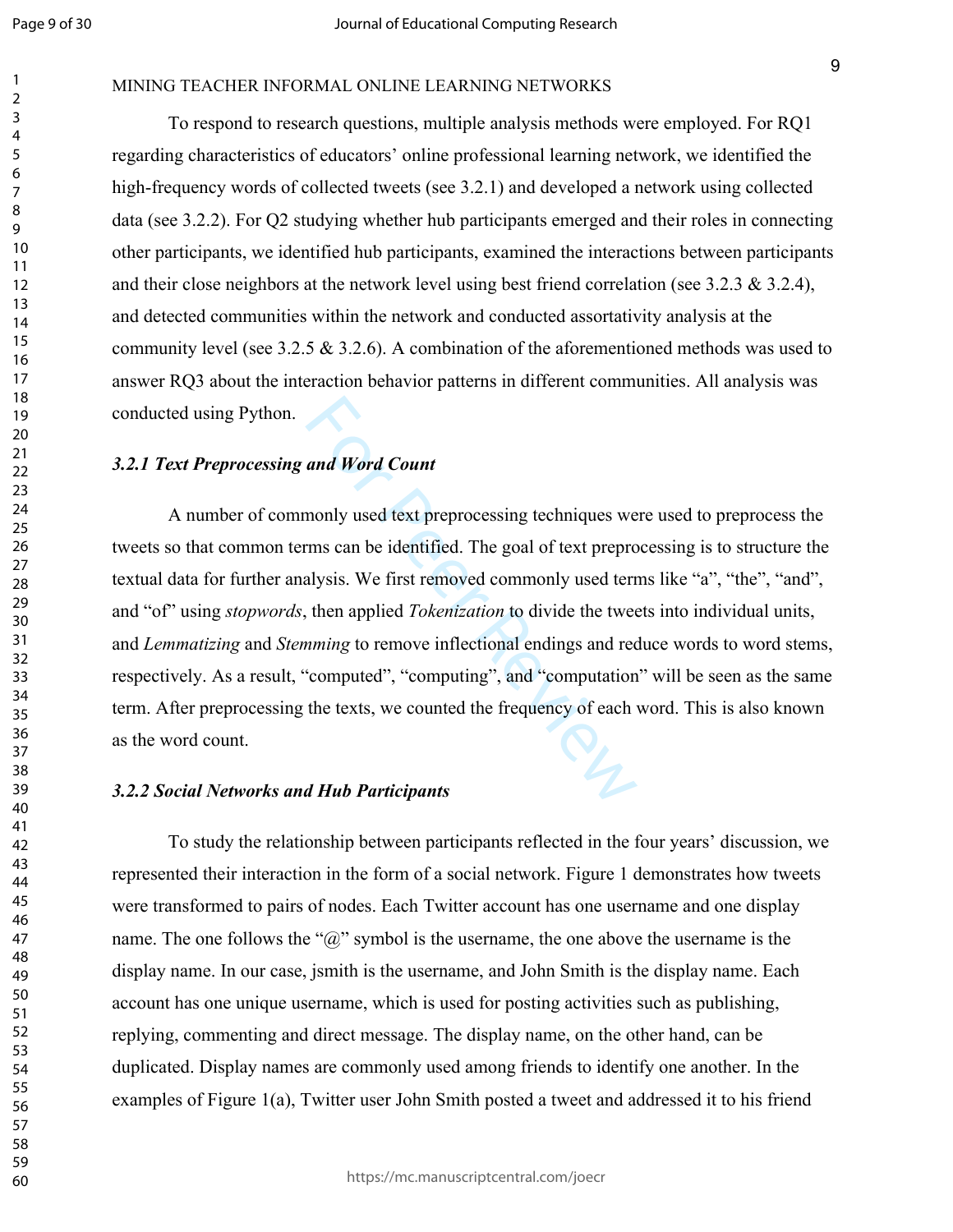Jane Green by "@" her. This posting behavior explicitly connected John and Jane socially. Hence, we represented such a connection by drawing a directed edge from John to Jane. If John mentioned more than one of his friends in his post, as shown in Figure 1(b), we drew two directed edges from John to Jane and David, respectively.

## **Figure 1**

## *Transfer a tweet to node pairs with directed edges*



If one participant posted tweets without mentioning any others and the participant was not mentioned by others in the network in their postings, the participant would appear as an isolated node in the network. If one participant did not post any tweets and yet was mentioned in others' tweets, like Jane and David in Figure 1, they would show up as connected nodes with edges pointing to them only. Therefore, a fully connected node would have edges pointing from and to itself, indicating the participant published tweets mentioning others and was addressed by other participants in the same social network. In a directed network, the number of edges coming to the node is known as in-degree, and the number of edges coming from the node is out-degree. The sum of in- and out-degree is known as the degree of the node. Hence, John in Figure 1 has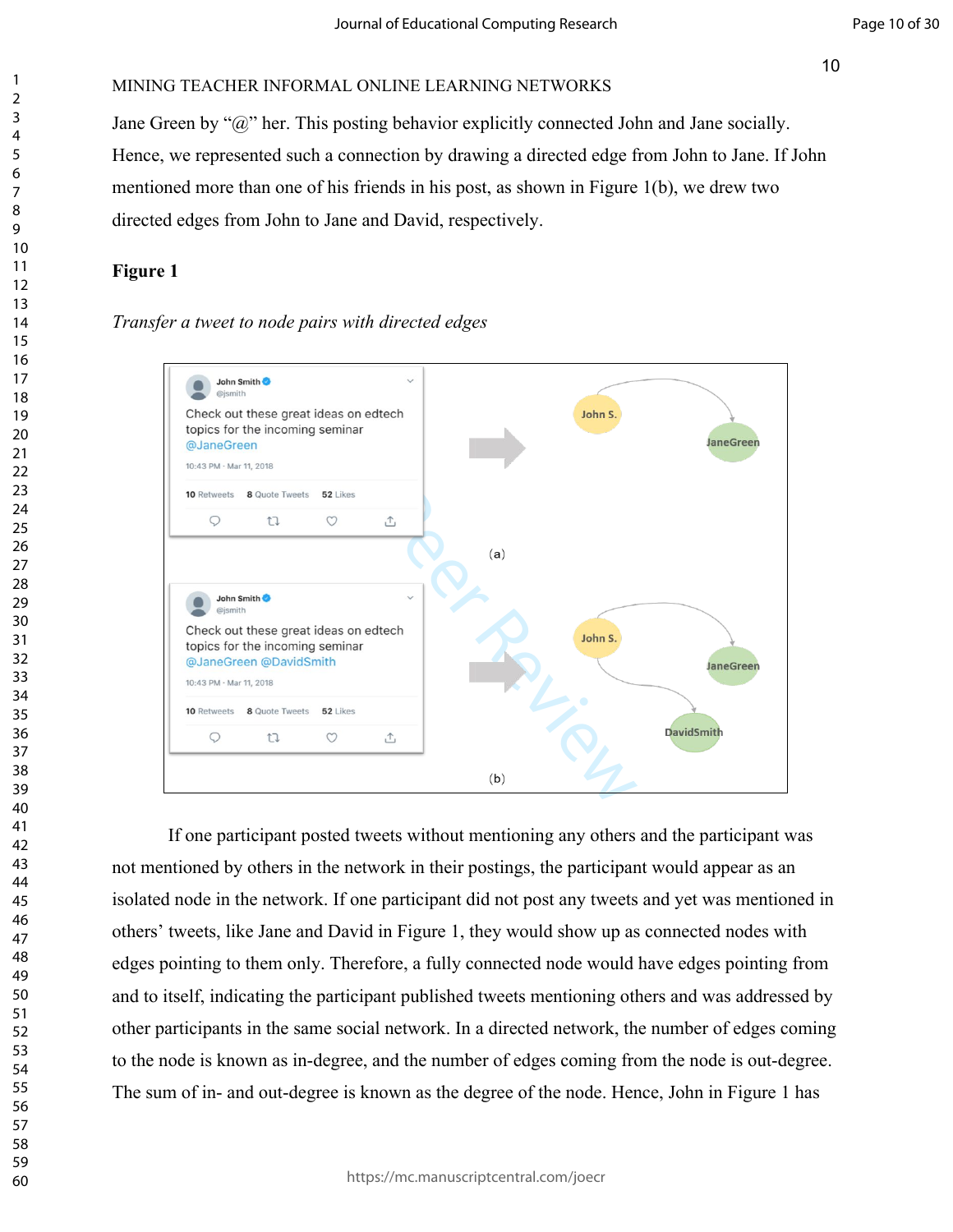MINING TEACHER INFORMAL ONLINE LEARNING NETWORKS

an in-degree of 0, an out-degree of 2, and a degree of 2. Assuming John has posted a #edchat tweet while Jane does not, Jane will be included in the social network graph as a connected node with John. We defined participants who do not post tweets but are mentioned as passive participants, and those who post tweets as active participants. However, an active participant who does not interact with others in the social network is considered as an isolated node, and is excluded from further analysis.

e, the weight of the edge will increase accord<br>two nodes represents the number of commun<br>of our research questions addressed the con<br>those isolated nodes. Self-loop, which indica<br>and removed from our network as well. One<br>m Using such methods, we started with a multigraph that supports parallel weighted edges. Specifically, if two participants communicate once, one edge will be drawn to connect them. If they connect twice or more, the weight of the edge will increase accordingly. In other words, the number of edges between two nodes represents the number of communications between two participants. As the nature of our research questions addressed the connections among participants, we removed those isolated nodes. Self-loop, which indicates a connection between one and oneself, was rare and removed from our network as well. One goal of this work is to use authentic data from social media websites to investigate informal online professional learning communities, we aim to develop reasonable and reliable social networks. For validity concern, those who posts only one tweet using #edchat within 4 years are excluded from our analysis.

Hub nodes are commonly used to access the impact of active participants in a social network (Brown, Lynch, Eagle, et al., 2015; Brown, Lynch, Wang, et al., 2015). In a directed graph, hub nodes are defined as the ones with in- and out-degrees which are larger than three standard deviations above the mean (Goldenberg et al., 2009). To evaluate the role of hub nodes, we developed a full network with all participants and one without hub nodes for further investigation. However, the network structure was affected when hub participants were removed. A group of nodes who shared edges only with hub participants turned isolated. These nodes were removed as well.

#### *3.2.3 Posting Behavior Measurements*

Online interaction behaviors which are used to develop social networks typically include discussion forum comment and reply, team assignment/project, among other types of collaboration (Brown, Lynch, Wang, et al., 2015; Dawson, 2008; Fire et al., 2012; Xu et al., 2018). This work examined one of the most common activities in social media websites: posting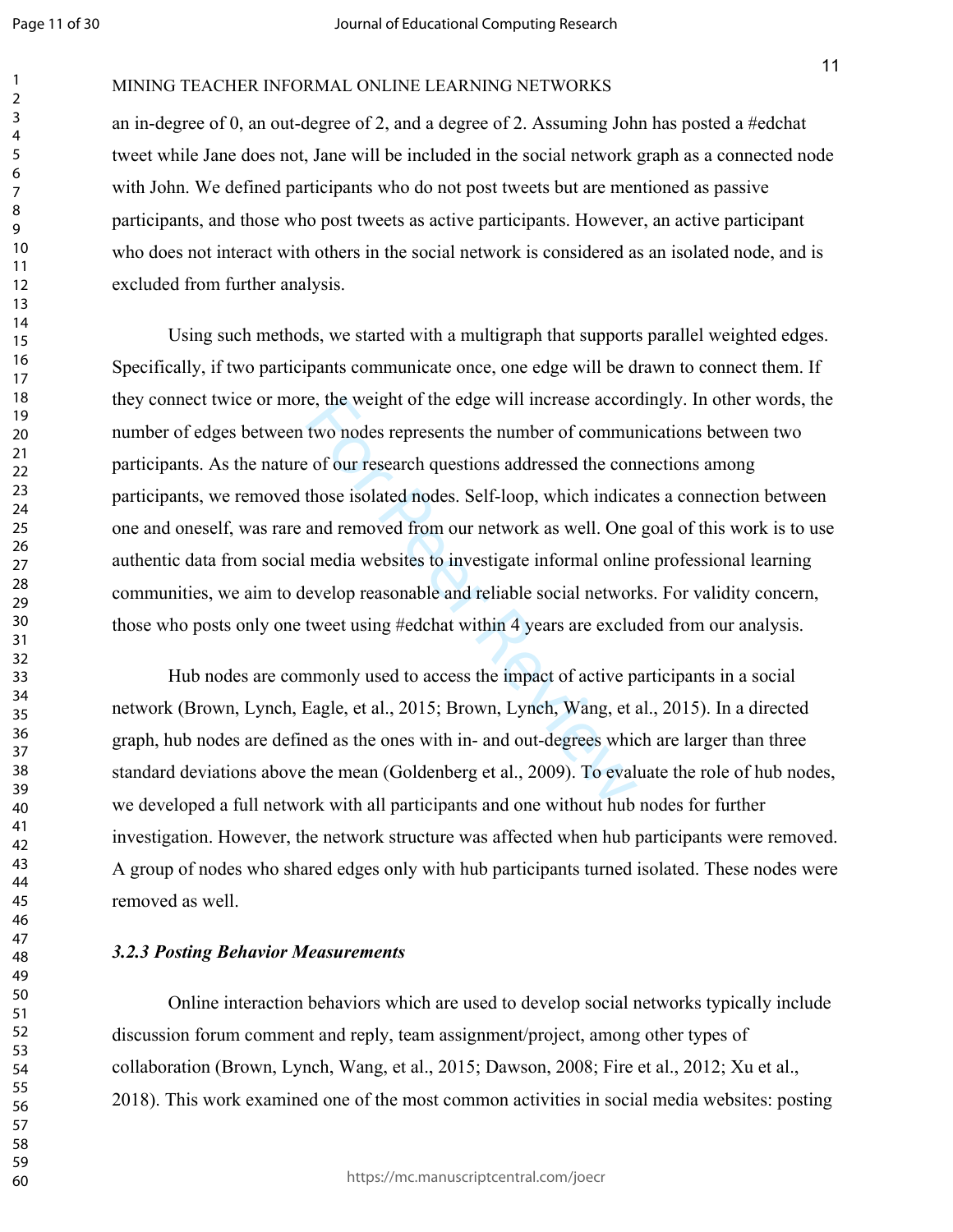#### MINING TEACHER INFORMAL ONLINE LEARNING NETWORKS

behaviors. Posting behaviors such as posting, commenting and replying tweets are explicit indicators to members' participation in Twitter-based online communities. However, it is worthwhile to mention that posting behaviors vary among participants. A number of participants tended to publish a few tweets every other day, while some participants posted many tweets in one day yet joined the discussion once a month. These posting behaviors encourage a question naturally: how do we measure teachers' participation? The total number of published tweets matters, so does the duration one stays in the network. Imagine two teachers, John and Jane. John posted one tweet in January, 2012 and another one in December, 2012, while Jane joined a weekly group discussion from January to August, 2012. A time duration which takes the time interval from the first tweet to the last tweet overlooks the intensity of participation. In addition, we expect to have a great number of Janes since "*#edchat*" held online chats regularly.

et to the last tweet overlooks the intensity of<br>number of Janes since "#edchat" held online<br>neasured their posting behaviors in two dime<br>quantity is the total number of tweets that or<br>to the total number of days that one p Hence, our work measured their posting behaviors in two dimensions: posting quantity and posting days. Posting quantity is the total number of tweets that one participant published, while posting days refers to the total number of days that one participant was active in the network. Posting quantity does not necessarily increase as posting days increases, or vice versa. These two dimensions measured both the intensity and the duration of the participation.

#### *3.2.4 Social Best Friend Correlation*

Social best friend correlation is essentially a correlation between one and their social best friends in terms of variables of interests, for instance, academic performance or time spent on learning. Research indicates that students' academic performance is closely related to that of their close friends, whether in traditional classrooms or online settings (e.g., Brown, Lynch, Wang, et al., 2015; Fire et al., 2012). Fire et al. (2012) reported a relationship between students' grade and their most connected neighbors in a traditional classroom. Brown, Lynch, Wang, et al. (2015) also identified such a relationship in a massive online learning course. To examine whether the aforementioned correlation exists in informal online professional learning communities, we first identified each participant's social best friend in a similar manner, and then performed a correlation based on their posting behaviors.

 Best friend is defined as one participant's most highly connected neighbor in a social network (Brown, Lynch, Wang, et al., 2015; Fire et al., 2012). In this work, we adopt the same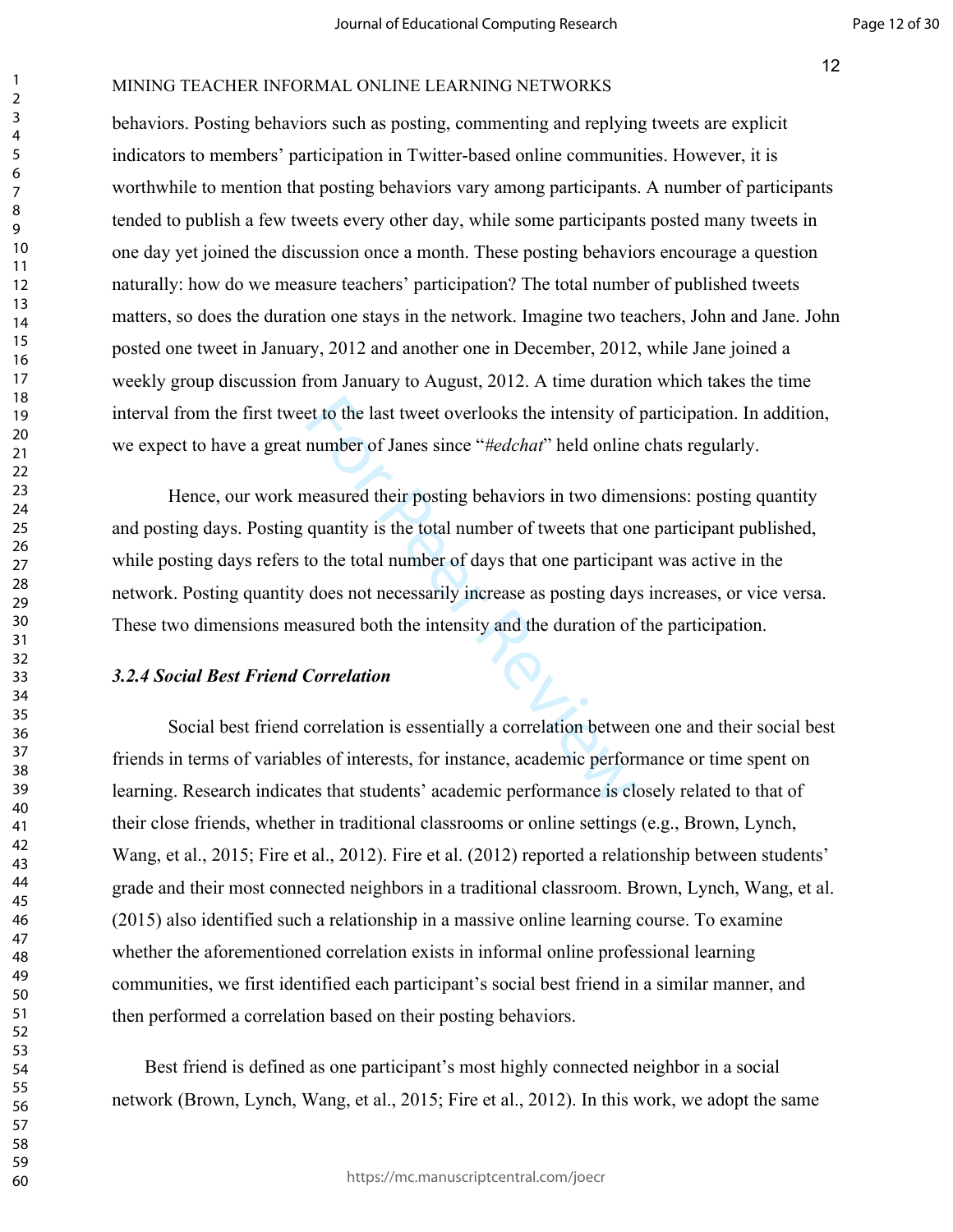#### MINING TEACHER INFORMAL ONLINE LEARNING NETWORKS

definition: the social best friend *BF* for a participant *P* is *P*'s most highly connected neighbor. Assuming each participant *P has* a collection of *n* neighbors {*neighbor1*, *neighbor2*, …, *neighbor<sub>n</sub></sub>* with a score  $s_1, s_2, ..., s_n$ , respectively, for  $n \in \mathbb{N}^*$  and  $1 \le i \le n$ .

social-best-friend(P) = neighbor<sub>i</sub>, where the subscript *i*:

 $i = m$ , where *m* is the subscript of the highest score  $k_m$ , and  $k_m$ .

 $k_m = max\{s_1, s_2, \ldots, s_n\}.$ 

The score  $s_j$  for participant *P*'s *neighbor<sub>j</sub>* equals to the number of interactions between them. If more than one neighbor is qualified for a participant's social best friend, one neighbor will be randomly chosen. Then, the correlation was performed based on the identified social best friends.

#### *3.2.5 Assortativity*

For Breeghoor) equals to the number of meet<br>in qualified for a participant's social best frien<br>the correlation was performed based on the id<br>not regression can examine the correlation be<br>thwhile to explore the relationship Although best friend regression can examine the correlation between a pair of individual participants, it is also worthwhile to explore the relationship between participants and their direct neighbors. Assortativity, also known as assortative mixing, is widely used to measure the correlation between nodes and their neighbors (Newman, 2002). Its metric *ϒ*, essentially the Pearson correlation coefficients between a node and its neighbors, falls between -1 and 1. If the assortativity of a network is equal to 1, the nodes in the network are only connected with those of the same measurement score concerning posting quantity or posting days. Likewise, if the metric is -1, nodes in the network share edges with nodes of different measurement scores. An assortativity score of 0 means the network is neither assortative nor disassortative. Since assortativity measures the tendency of connections between nodes based on their degrees, a network with a positive assortativity value is considered homogeneous while a network with a negative assortativity value is heterogeneous. Social networks are normally thought to be assortative, a random network is neither assortative nor disassortative (Newman, 2002).

#### *3.2.6 Community Detection*

Community, also known as subgraphs of a network, is an important structure to study in social network analysis as it demonstrates the tendency of a group of members to cluster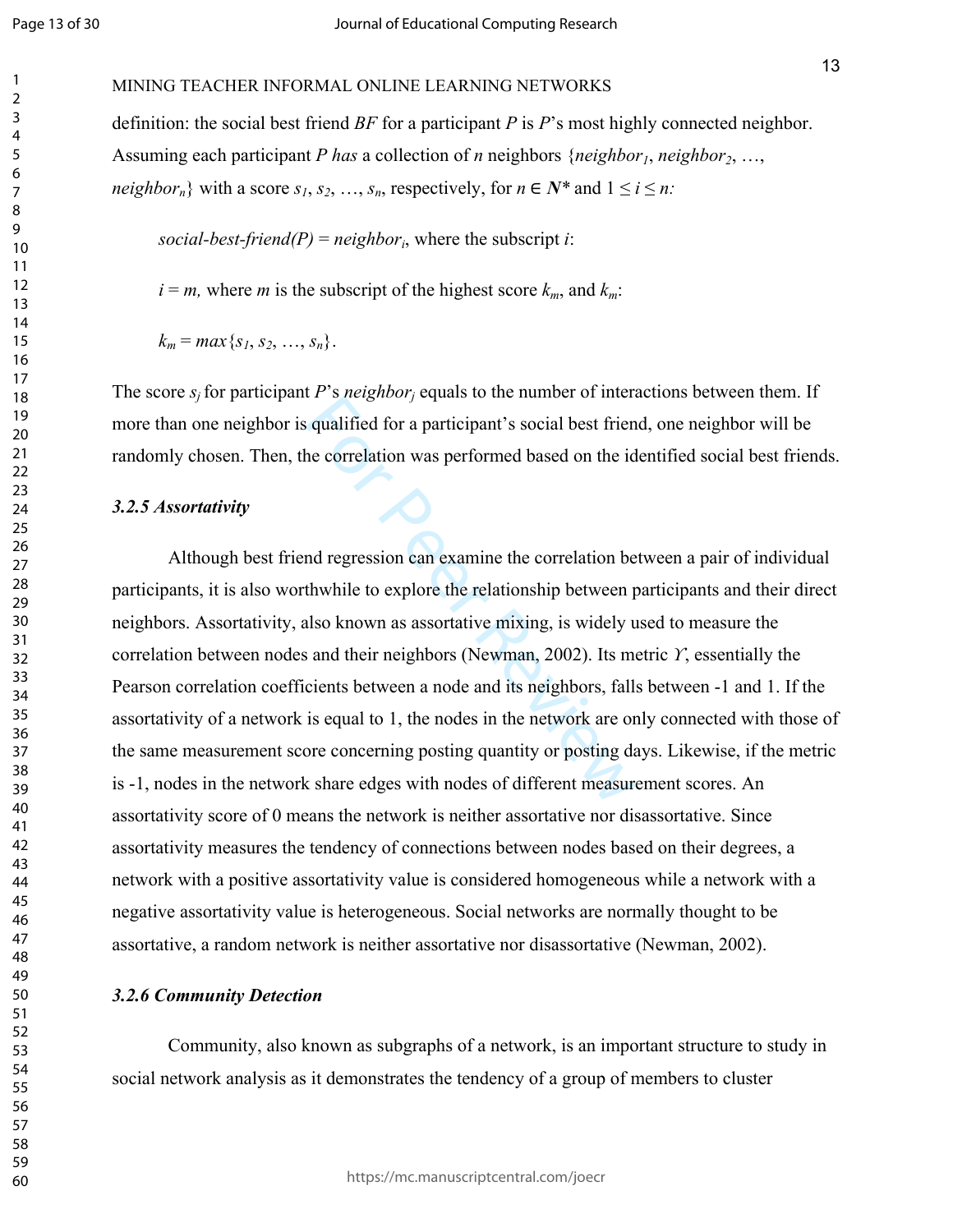(Haythornthwaite, 2009). Communities in social network analysis are thought to be groups of individuals who are related with each other (Girvan & Newman, 2002). In this study, community refers to a subgraph in which the nodes are more intensely connected with each other than to the rest of the network. The Clauset-Newman-Moore greedy modularity maximization—a widely used community detection algorithm—was used to detect communities in this study.

value of modularity normally lies between -<br>ion. The Clauset-Newman-Moore greedy moty-based community detection algorithm. The<br>its own community at the beginning; Then, (<br>most are merged; (3). Repeat step (2) until on<br>ts w The parameter used to measure the strength of dividing a network into multiple subgroups is modularity. In a community with a high modularity value, members tend to have close connections with each other, while the connection between these members and the rest of the network is sparse. The value of modularity normally lies between -1 and 1, while 1 indicates a highly clean group division. The Clauset-Newman-Moore greedy modularity maximization is a commonly used modularity-based community detection algorithm. The algorithm assumes that (1). Each node belongs to its own community at the beginning; Then, (2). The pair of nodes increases modularity the most are merged; (3). Repeat step (2) until one community remains; (4). Choose the partition results with the maximum modularity. This algorithm is able to generate meaningful communities in large networks (Clauset et al., 2004).

#### **4. Results**

## **RQ1: What are the characteristics of educators' online professional learning network in terms of discourse features and participation features?**

Except for tweets with no meaningful characters, the shortest one has two characters "No", while the longest one has 321 characters. On average, each tweet has 105.6 characters (*SD* = 41.1). To further investigate the discourse features, we identified the high-frequency words of collected tweets. We first pre-processed the tweets, and then calculated the word count. Figure 2 presents the most common 50 terms. To focus on the words which could reflect the content of collected tweets, words, especially verbs (e.g., "go", "make", "take", "thing", "know", "need", "start", and "get") that do not convey much information about the tweets content were removed. The higher frequency the term is, the darker the blue is in Figure 2. The number in each cell represents the word's ranking of frequency. For instance, "student" is the most common word, while "interest" ranks 50th. Most of the words are explicitly education related, suggesting that participants of #edchat mainly focused on educational discussion.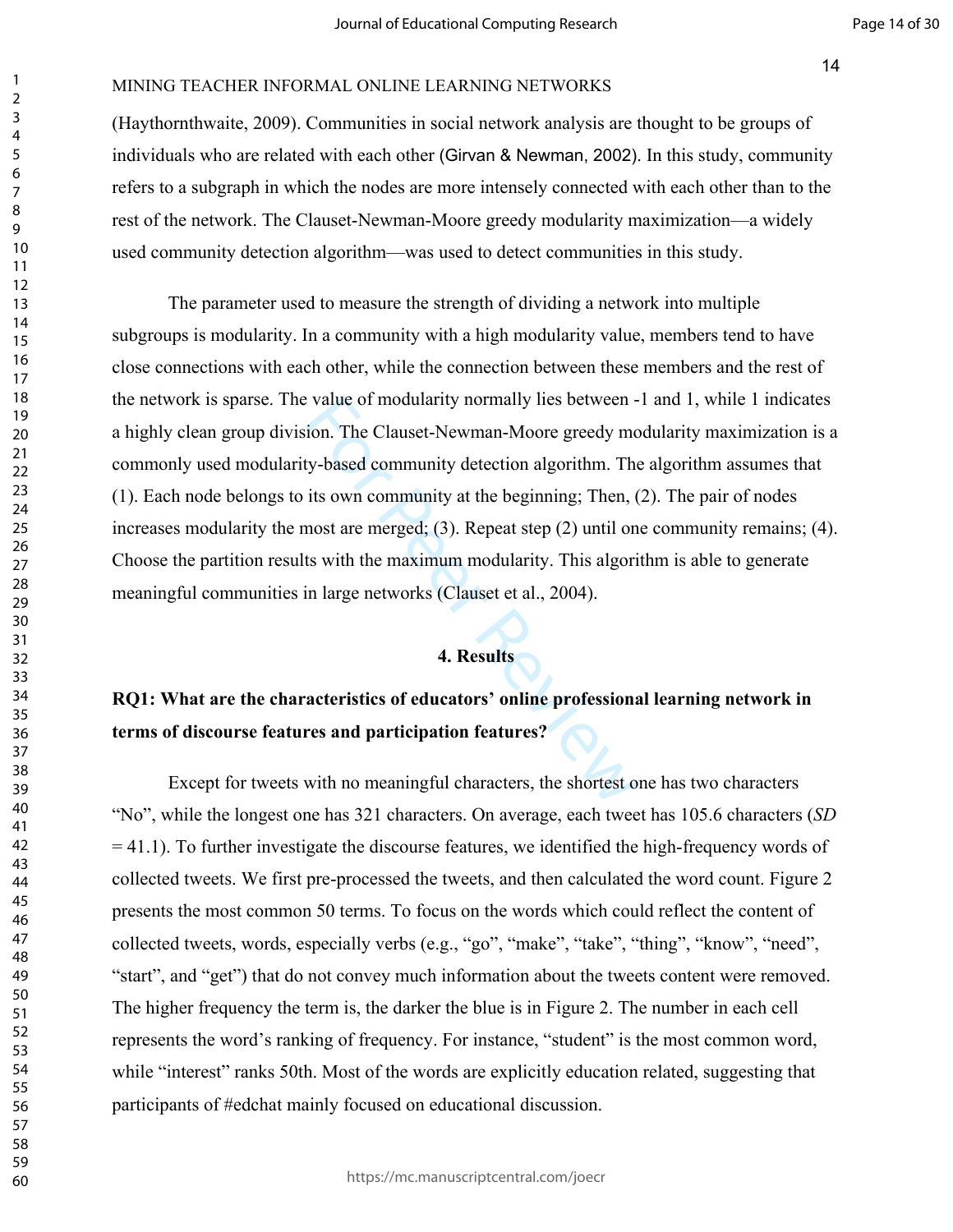## **Figure 2**





Figure 3 presents the preprocessing procedure of the dataset. The original dataset has a total number of 422,791 tweets and 51, 395 participants. These tweets were published by 45,182 participants. A total number of 31,200 participants were addressed by these tweets. It is worth mentioning that a participant who posted tweets can also be mentioned by another tweet in the network. In other words, participants who posted tweets and mentioned peers and those who were mentioned are not mutually exclusive. Then, those participants who did not interact with others or joined the online discussion only once were removed during the preprocessing procedure. This leaves us a total number of 303,218 tweets and 37,187 participants, which is approximately 71.72% and 72.36% of the original dataset, respectively. Among these participants, 20,515 participants published tweets, while 27,485 participants were mentioned by these tweets.

## **Figure 3**

*Preprocessing procedure*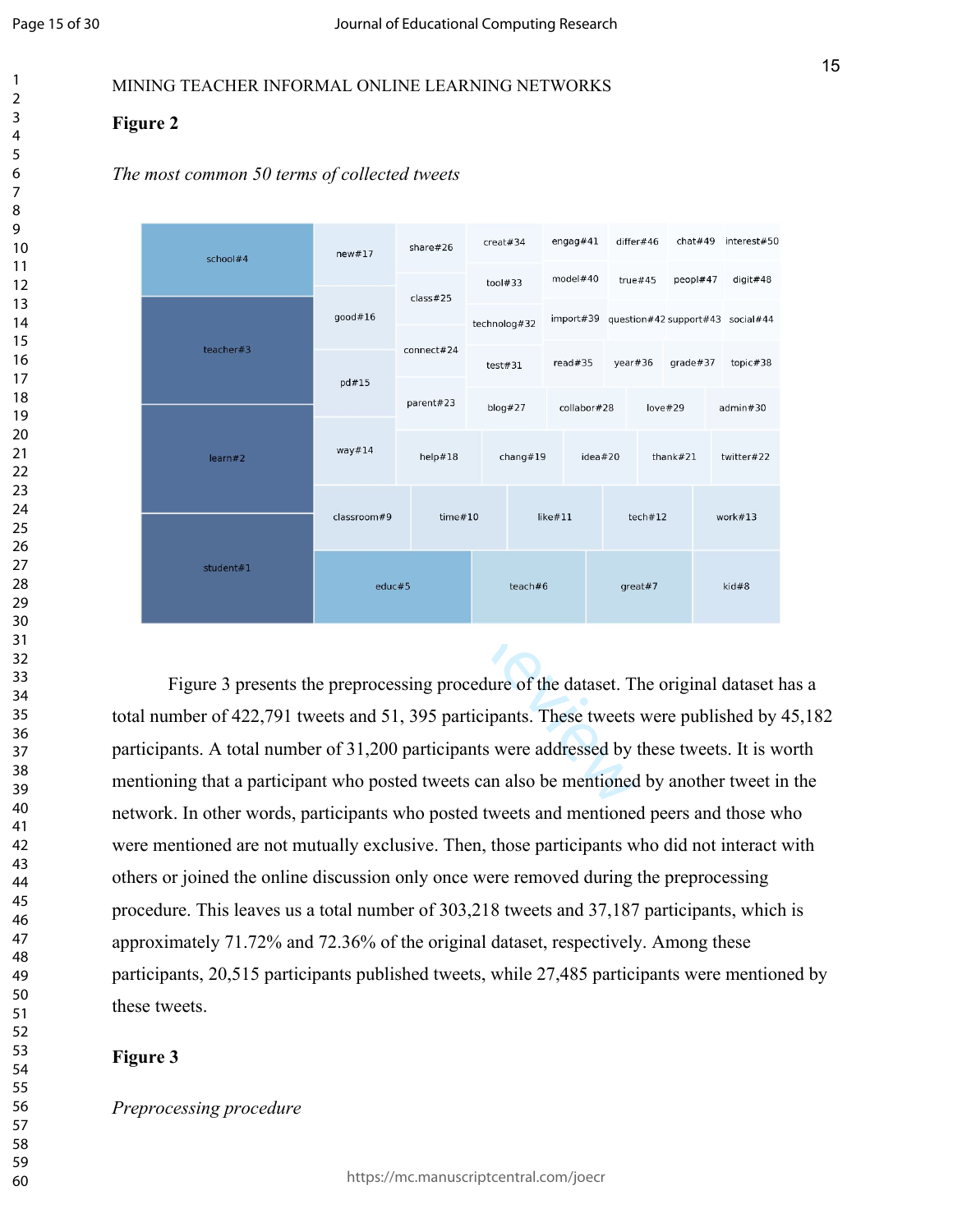

**RQ2: Do hub participants emerge in the educators' online professional learning network? If so, what roles do they play in terms of connecting other participants?**

ted tweets<br>
re addressed<br> **Example 18** the educators' online professi<br>
by these<br>
ts emerge in the educators' online professi<br>
by these<br>
by these<br>
veloped based on the processed data, and its<br>
an of node degree for the netw A network was developed based on the processed data, and its descriptive statistics are shown in Table 1. The mean of node degree for the network graph of all participants is 21.50 (*SD* = 304.23). Based on the definition of Goldenberg et al. (2009), the hub node degree threshold of the network graph is 934. In other words, a node can be considered as a hub if its degree value is greater than 934. In total, 96 hub participants were identified. The largest hub participant is "cybraryman1", who connected with 36,758 of the 37,187 participants in the network graph.

## **Table 1**

*Statistics of the network before and after removing hub participants*

|                      | Network with Hub Participants | Network without Hub Participants |
|----------------------|-------------------------------|----------------------------------|
| Number of edges      | 399,780                       | 149,033                          |
| Number of nodes      | 37,187                        | 33,760                           |
| Degree mean of nodes | 21.50                         | 8.83                             |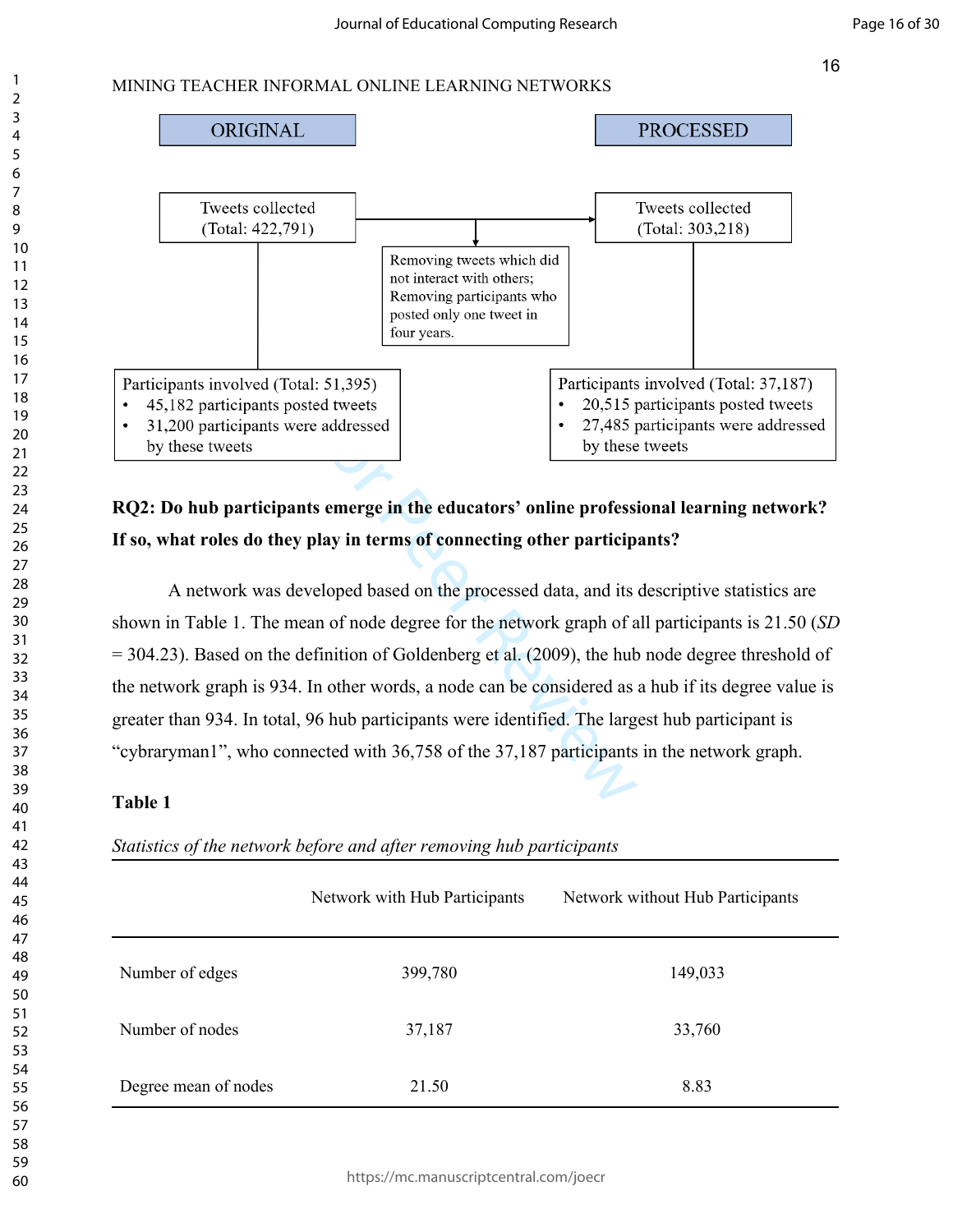#### MINING TEACHER INFORMAL ONLINE LEARNING NETWORKS

We developed another network without the 96 hub participants, the new network's descriptive statistics are in Table 2 as well. When removing hub participants, those who were only connected with hub participants became isolated nodes, hence, removed. This left us a total number of 33,760 nodes and 149,033 edges, which is 90.78% and 37.28% of the network graph, respectively. It suggests around 10% participants only communicated with hub participants. In addition, a steep decrease on the number of edges was observed, which makes the mean of node degree 8.83. Figure 4 visualizes the network structure with and without hub participants. Different colors suggest different communities, while the red rectangles mark a few significant differences between the two network graphs. This change indicates that hub participants held a large number of connections in the informal online teacher communities.

## **Figure 4**

*View of the network with hub participants (left) and without hub participants (right)*



To study the interaction between participants and their peers, we first identified the social best friend of each participant. It is worthwhile to mention that a social best friend was identified based on each participant's online interactions and such a relationship is not reciprocal. For example, a hub participant might be identified as the best friend of many participants, while their best friend is another hub participant. Then, we performed a Spearman correlation which is represented by  $r$  (or Greek letter  $\rho$ ), between participants and their social best friends on posting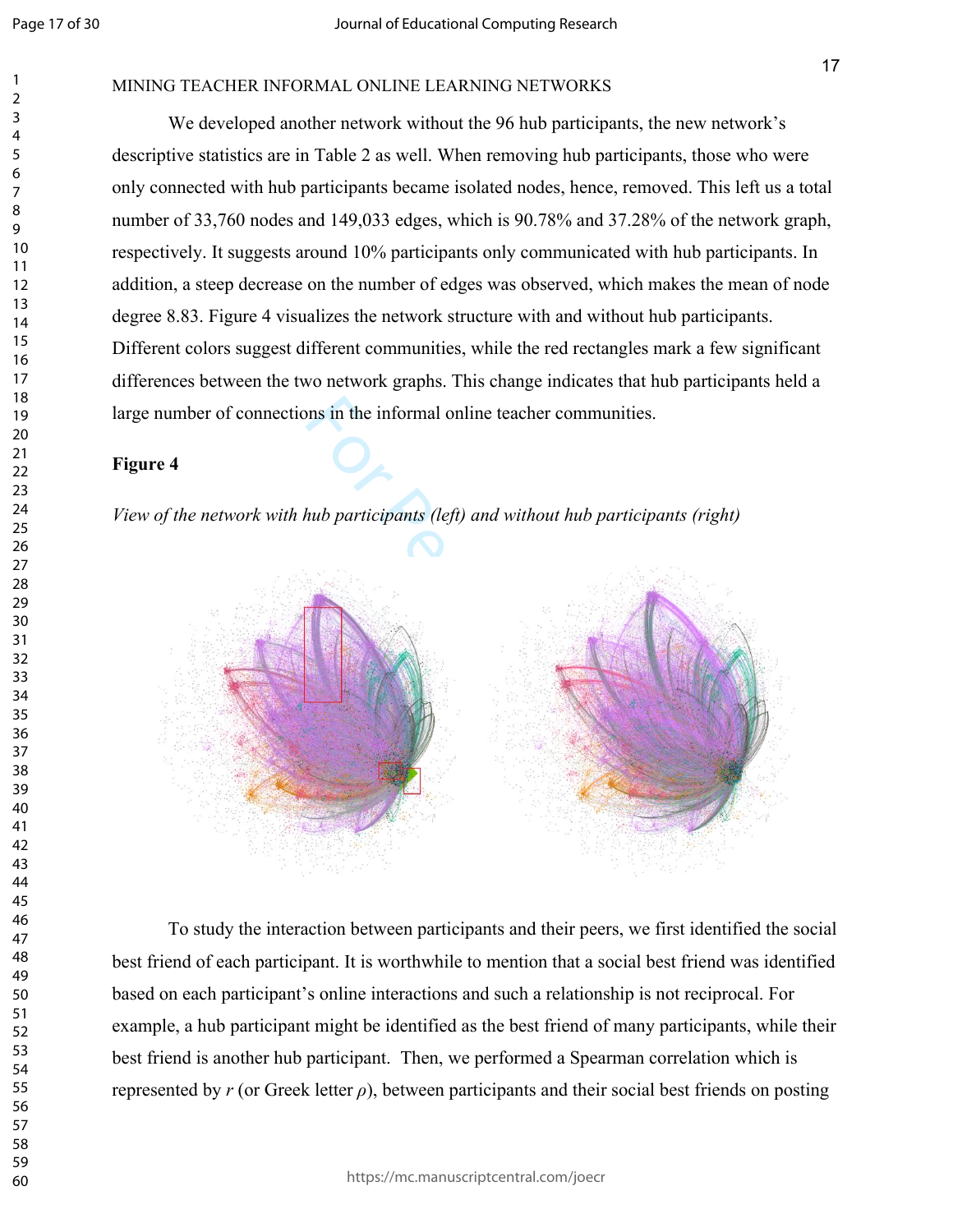## MINING TEACHER INFORMAL ONLINE LEARNING NETWORKS

quantity and posting days, respectively. The results are in Table 2. With or without hub participants, there is a statistically significant correlation between participants with their social best friend regarding both posting quantity ( $r = .29$ ,  $p < .001$ ;  $r = .12$ ,  $p < .001$ ) and posting days  $(r = .20, p < .001; r = .04, p < .001)$ . However, the strength of the correlation was affected by the hub participants. Specifically, the removal of hub participants turns a moderate correlation (*r*  $= .29$ ) into a weak one ( $r = .12$ ). We speculate that the removal of hub participants has changed some members' social best friend, leading to a weaker correlation in the network without hub participants. Our results show that in general, participants' posting behaviors are similar to their closest peers'.

### **Table 2**

| <b>Table 2</b><br>Correlation for social best friend analysis before and after removing hub participants |     |                               |     |                                  |  |  |
|----------------------------------------------------------------------------------------------------------|-----|-------------------------------|-----|----------------------------------|--|--|
|                                                                                                          |     | Network with Hub Participants |     | Network without Hub Participants |  |  |
|                                                                                                          | r   | $\boldsymbol{p}$              | r   | $\boldsymbol{p}$                 |  |  |
| Posting quantity                                                                                         | .29 | < 0.001                       | .12 | < 0.001                          |  |  |
| Posting days                                                                                             | .20 | < 0.001                       | .04 | < 0.001                          |  |  |
| To better understand the role of hub participants in connecting other members, we                        |     |                               |     |                                  |  |  |

To better understand the role of hub participants in connecting other members, we calculated the assortativity for network with and without hub participants. The results are shown in Table 3. We observed an interesting change on the assortativity value before ( $\gamma = -0.05$ , *p <.05*) and after removing hub participants (*ϒ* = .04, *p <.05*), suggesting the removal of hub participants transfers the heterogeneous network to a homogeneous one. In other words, in the heterogeneous network with hub participants, participants of low connections tended to communicate frequently with members of high connections. The pattern is opposite for the homogeneous network without hub participants: participants frequently communicated with members of a similar degree value. This indicates that hub participants were connected with many low degree participants, and low degree participants were likely to form indirect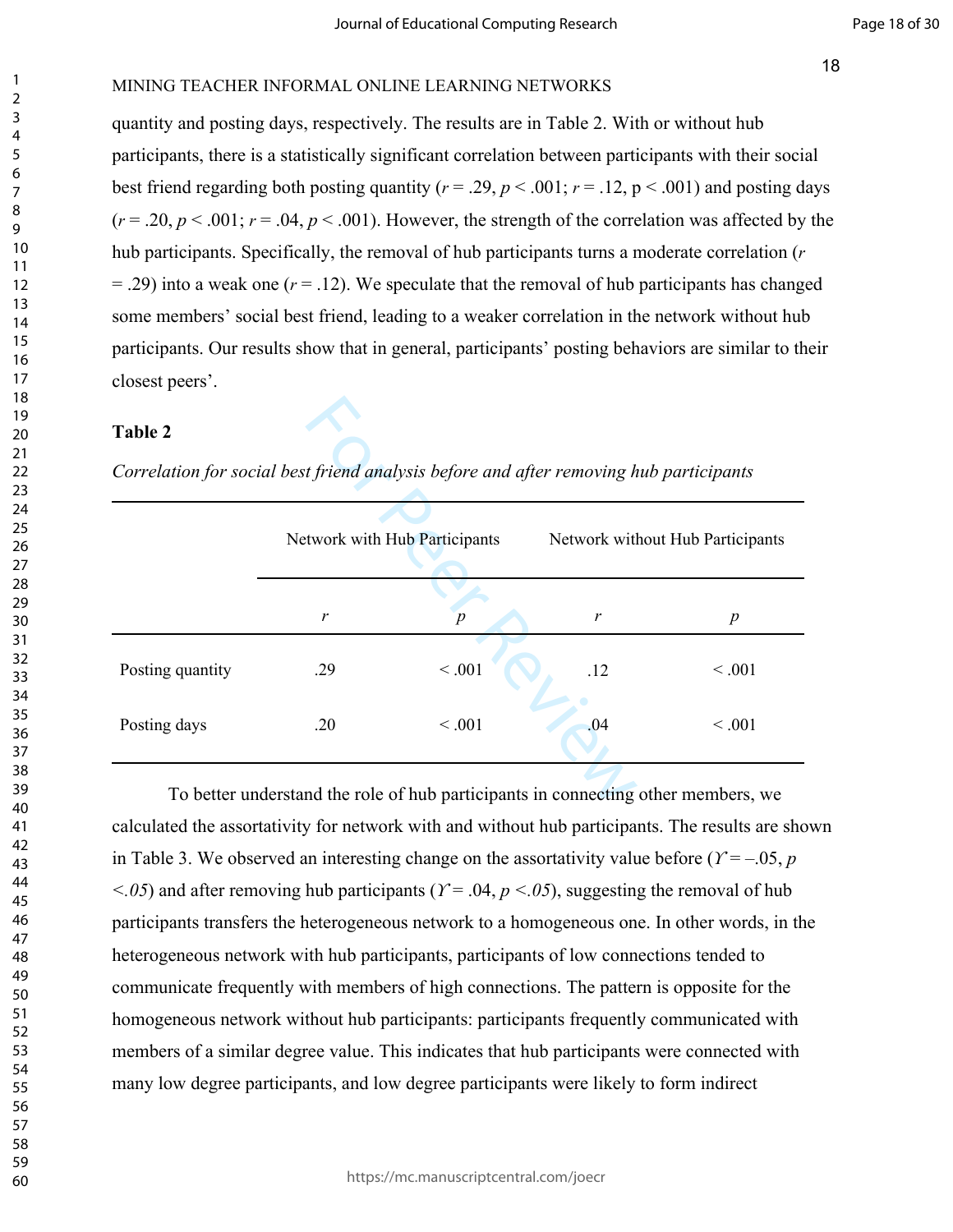MINING TEACHER INFORMAL ONLINE LEARNING NETWORKS

connections with each other through hub participants. Without hub participants, the similarity in degree value between participants and their neighbors increased.

### **Table 3**

*Attributes of the network before and after removing hub participants*

|                                                                                                 | Network with     | Network without  |  |  |  |
|-------------------------------------------------------------------------------------------------|------------------|------------------|--|--|--|
|                                                                                                 | Hub Participants | Hub Participants |  |  |  |
| Degree assortativity $(Y)$                                                                      | $-.05*$          | $.04*$           |  |  |  |
| Number of nodes                                                                                 | 37,187           | 33,760           |  |  |  |
| Number of communities                                                                           | 501              | 824              |  |  |  |
| Average nodes for each community                                                                | 74.97            | 40.97            |  |  |  |
| $\frac{k}{p}$ < 0.05, using p-value formula for Pearson Correlation                             |                  |                  |  |  |  |
| Then, we performed a community detection on both networks to explore the optimal                |                  |                  |  |  |  |
| community division (see Table 3). As aforementioned, 96 hub participants were identified. Using |                  |                  |  |  |  |
| the same community detection algorithm and the same division threshold, the removal of 96 hub   |                  |                  |  |  |  |
| participants increased 64% (from 501 to 824) of the total number of detected communities. The   |                  |                  |  |  |  |
| average number of participants for each community decreased by 45%, from 75 to 41. Without      |                  |                  |  |  |  |

Then, we performed a community detection on both networks to explore the optimal community division (see Table 3). As aforementioned, 96 hub participants were identified. Using the same community detection algorithm and the same division threshold, the removal of 96 hub participants increased 64% (from 501 to 824) of the total number of detected communities. The average number of participants for each community decreased by 45%, from 75 to 41. Without hub participants, the rest of the participants formed more but smaller communities. Our results show that hub participants in informal online professional learning networks are the key to connecting many small communities, and to maintaining heterogeneity in the network.

As it is challenging to clearly visualize the structure of a massive network (see Figure 4), we randomly choose a community with hundreds of nodes to visualize how hub participants connect other participants, as shown in Figure 5. The selected community has 790 nodes and 2,617 edges. The modularity is 0.64, indicating the community is well divided from the network. There are five hub participants in this community, marked as green nodes. The red nodes are members of this community. The edges between the five hub participants and their neighbors are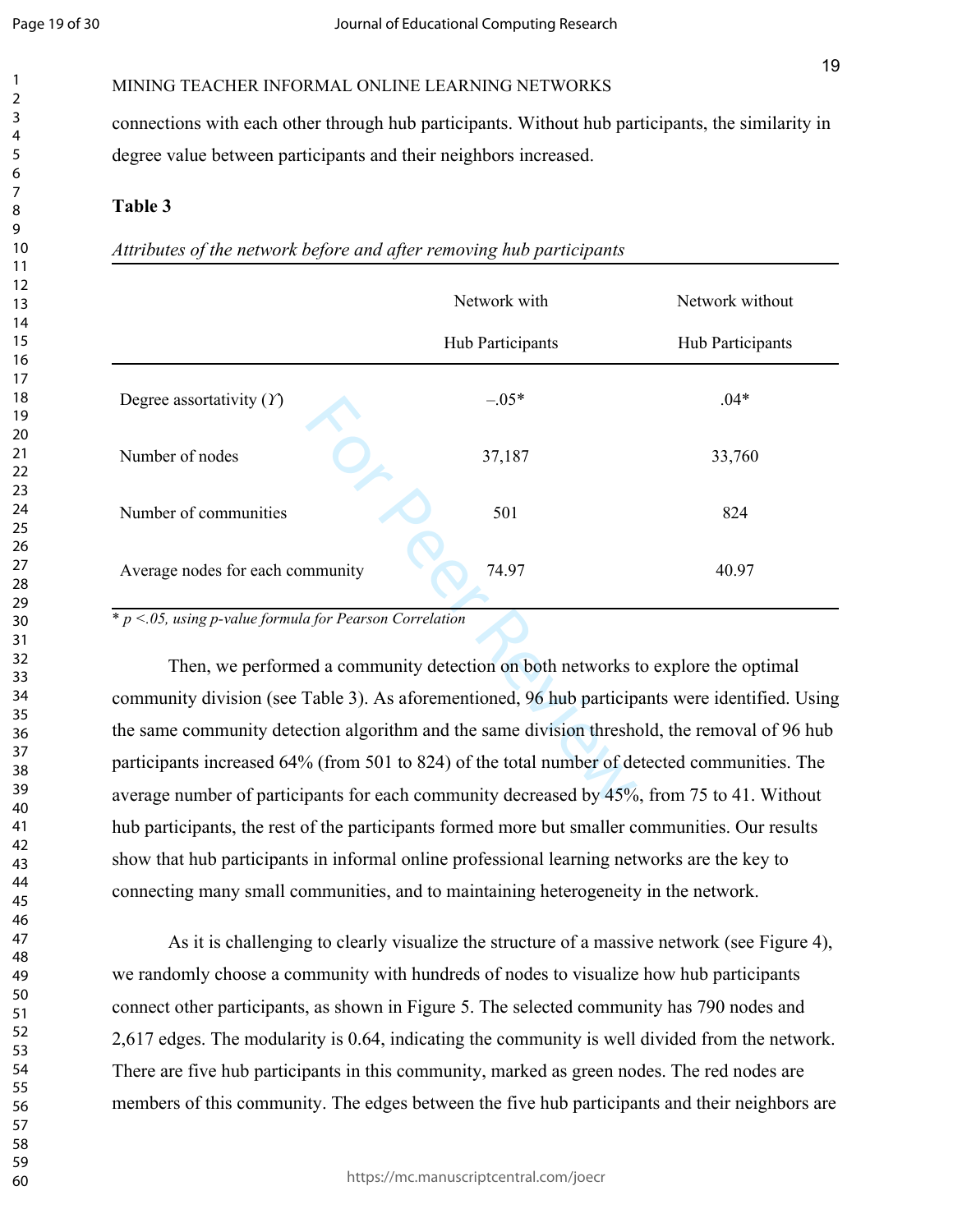#### MINING TEACHER INFORMAL ONLINE LEARNING NETWORKS

also marked in green. Participants in this community shared edges with other members of the network, but only connections within this community were displayed. Hence, the node degree represents only local connections instead of global connections. This is why some non-hub nodes are bigger than hub nodes. In the example community, hub participants' neighbors include both high degree nodes and low degree nodes, so do the other large red nodes. This example provides visual demonstration on our findings by showing how a detected community looks like and how participants are connected within a community.

#### **Figure 5**

*The network graph of a community with hub participants*



## **RQ 3. What are community members' interaction behavior patterns in different communities?**

Table 4 shows the posting behavior statistics of 15 communities identified in the network hub participants. The community number represents the ranking of the community population.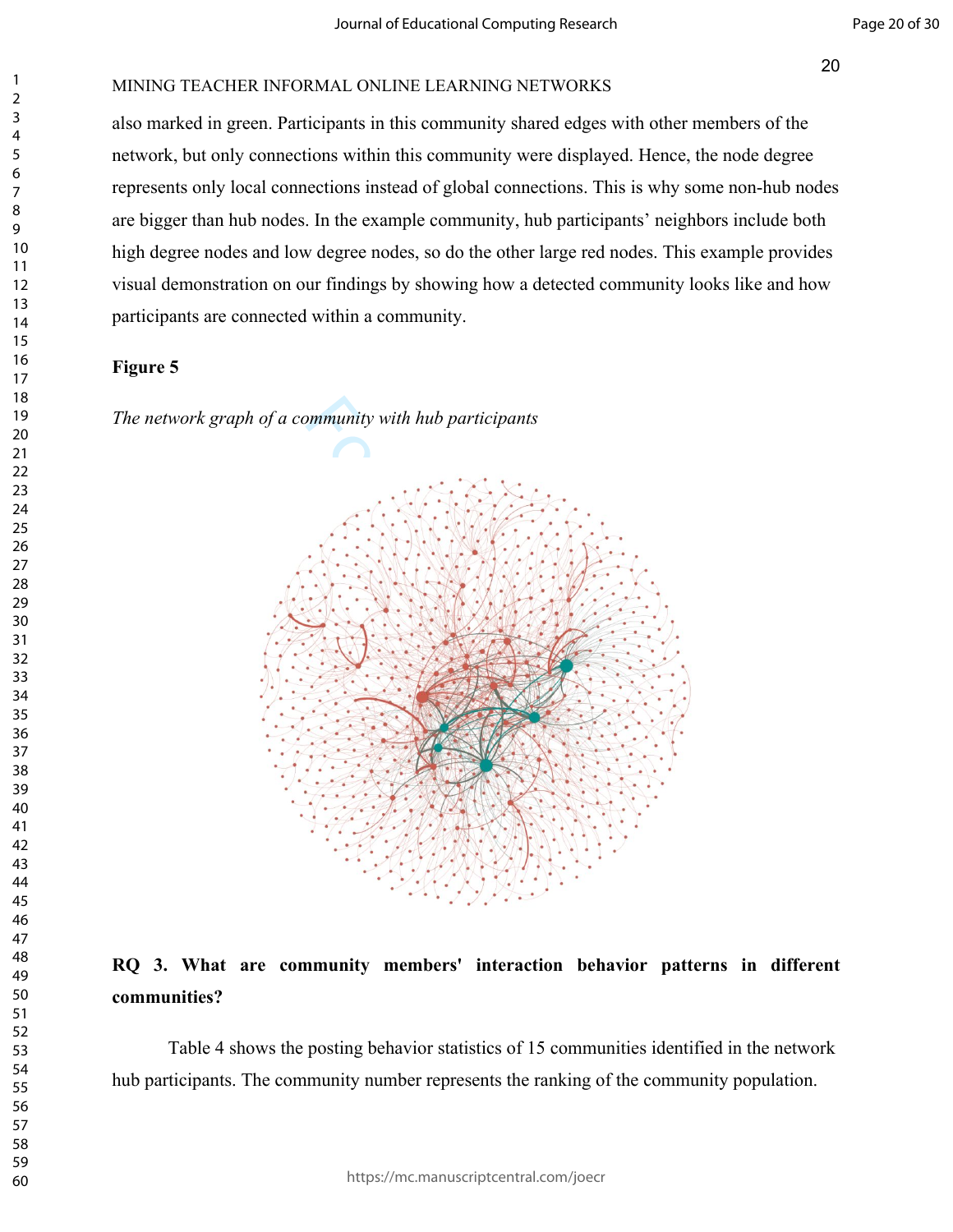#### MINING TEACHER INFORMAL ONLINE LEARNING NETWORKS

The posting quantity and post days for each participant were calculated based on the network instead of local communities. The largest community has 13,173 participants including six hub participants. It is about four times the size of the second one which has 3,588 members in total. Some communities show a blend of very active and very inactive participants regarding posting quantity, with a high standard deviation. It is the same with posting days, although the differences among communities are smaller. Interestingly, the largest community has a relatively low standard deviation on posting quantity, while most large communities, especially those with hub participants, have a high standard deviation on both measurements. The case for small communities is opposite. Many, if not most of the informal online teacher communities appear more homogenous—participants of the same community have similar posting behavior patterns. These results are also consistent with the previous argument that hub participants are the key to maintaining heterogeneity in the informal online teacher network.

## **Table 4**

| more homogenous—participants of the same community have similar posting behavior patterns.        |                                                                   |                               |       |                         |      |              |
|---------------------------------------------------------------------------------------------------|-------------------------------------------------------------------|-------------------------------|-------|-------------------------|------|--------------|
| These results are also consistent with the previous argument that hub participants are the key to |                                                                   |                               |       |                         |      |              |
|                                                                                                   | maintaining heterogeneity in the informal online teacher network. |                               |       |                         |      |              |
| <b>Table 4</b><br>Posting behavior statistics by community                                        |                                                                   |                               |       |                         |      |              |
|                                                                                                   |                                                                   |                               |       | <b>Posting Quantity</b> |      | Posting days |
| Community                                                                                         | Number of<br>Participants                                         | Number of Hub<br>Participants | Mean  | Std.                    | Mean | Std.         |
| $\mathbf{1}$                                                                                      | 13,173                                                            | 6                             | 5.36  | 18.08                   | 3.12 | 6.97         |
| $\overline{2}$                                                                                    | 3,588                                                             | 9                             | 16.72 | 74.12                   | 3.40 | 6.66         |
| $\overline{3}$                                                                                    | 1,913                                                             | 3                             | 12.88 | 41.59                   | 2.74 | 5.38         |
| 10                                                                                                | 485                                                               | $\mathbf{1}$                  | 14.68 | 245.37                  | 1.99 | 6.86         |
| 20                                                                                                | 227                                                               | 1                             | 25.33 | 337.45                  | 2.17 | 9.53         |
| 30                                                                                                | 177                                                               | $\boldsymbol{0}$              | 13.46 | 39.38                   | 3.64 | 7.24         |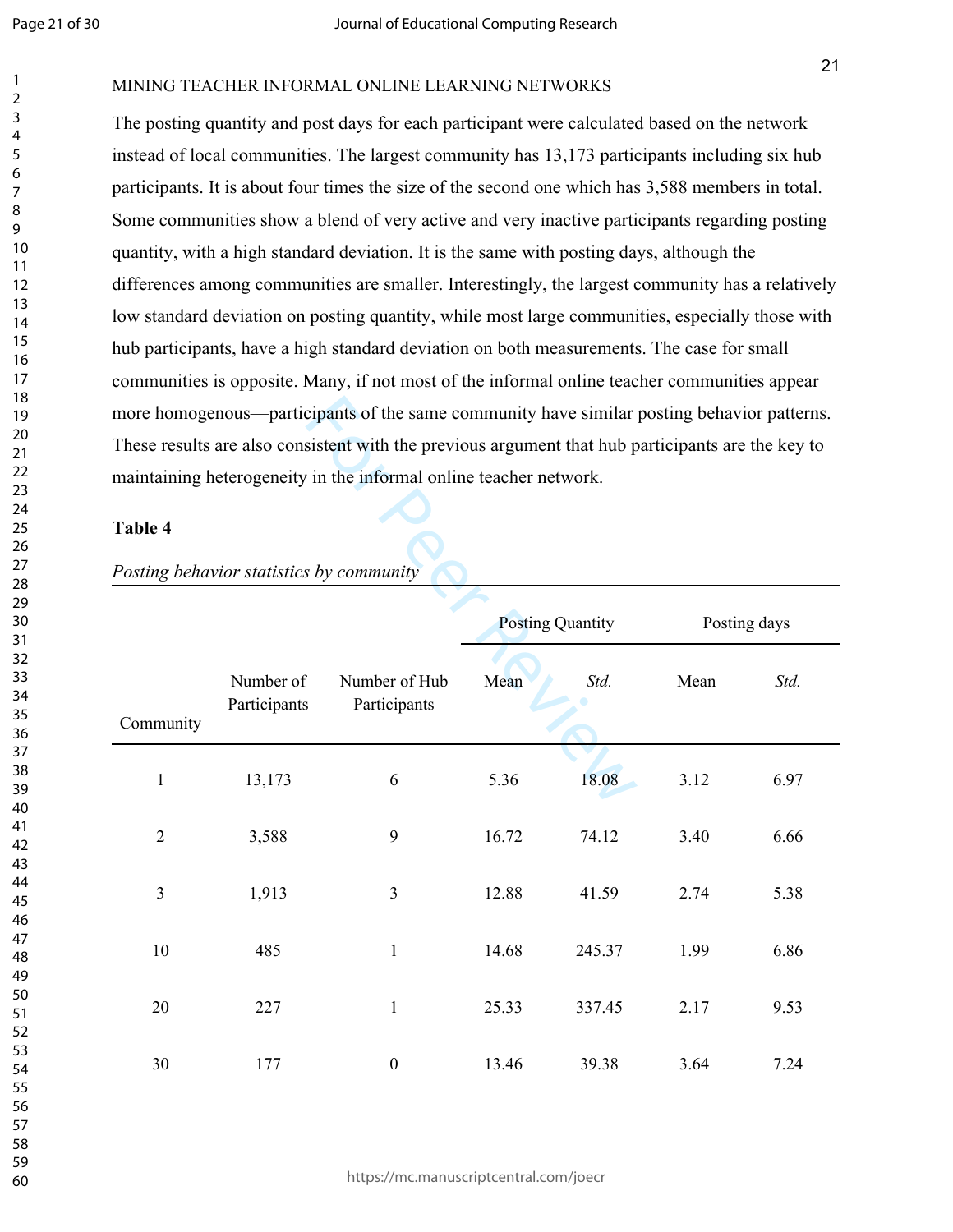|           |                           |                               | Posting Quantity |        | Posting days |       |
|-----------|---------------------------|-------------------------------|------------------|--------|--------------|-------|
| Community | Number of<br>Participants | Number of Hub<br>Participants | Mean             | Std.   | Mean         | Std.  |
| $40\,$    | 145                       | $\mathbf 1$                   | 10.44            | 91.20  | 2.16         | 6.59  |
| 50        | 115                       | $\mathbf 1$                   | 15.06            | 120.05 | 2.52         | 10.10 |
| 60        | $72\,$                    | $\overline{2}$                | 22.76            | 102.50 | 2.81         | 6.53  |
| 70        | 42                        | $\mathbf{0}$                  | 13.04            | 40.60  | 3.07         | 3.91  |
| 80        | 11                        | $\boldsymbol{0}$              | 1.55             | 4.89   | 0.73         | 2.30  |
| 90        | 8                         | $\boldsymbol{0}$              | 0.63             | 0.86   | 0.50         | 0.71  |
| 100       | 6                         | $\boldsymbol{0}$              | 2.67             | 3.73   | 0.50         | 0.50  |
| 200       | $\overline{3}$            | $\boldsymbol{0}$              | 1.33             | 1.25   | 1.33         | 1.25  |
| 300       | $\overline{2}$            | $\boldsymbol{0}$              | 1.00             | 1.00   | 0.50         | 0.50  |
|           |                           |                               |                  |        |              |       |

Since neither the posting quantity nor posting days for each community follows a normal distribution, we performed a Kruskal-Wallis H-test to assess the correlation between community members and their posting behaviors. The Kruskal-Wallis H-test is a nonparametric rank-based test which can be used to determine if there are statistically significant differences between two or more groups of an independent variable on a continuous or ordinal dependent variable. The null hypothesis is that the population medians of all communities are equal. The results are shown in Table 5. Hub participants do not impact the heterogeneity between communities. With or without them, communities are statistically significant different from each other in terms of members' posting quantity and posting days. Therefore, community membership can be used as a measurement to teachers' participation in online professional networks. These results are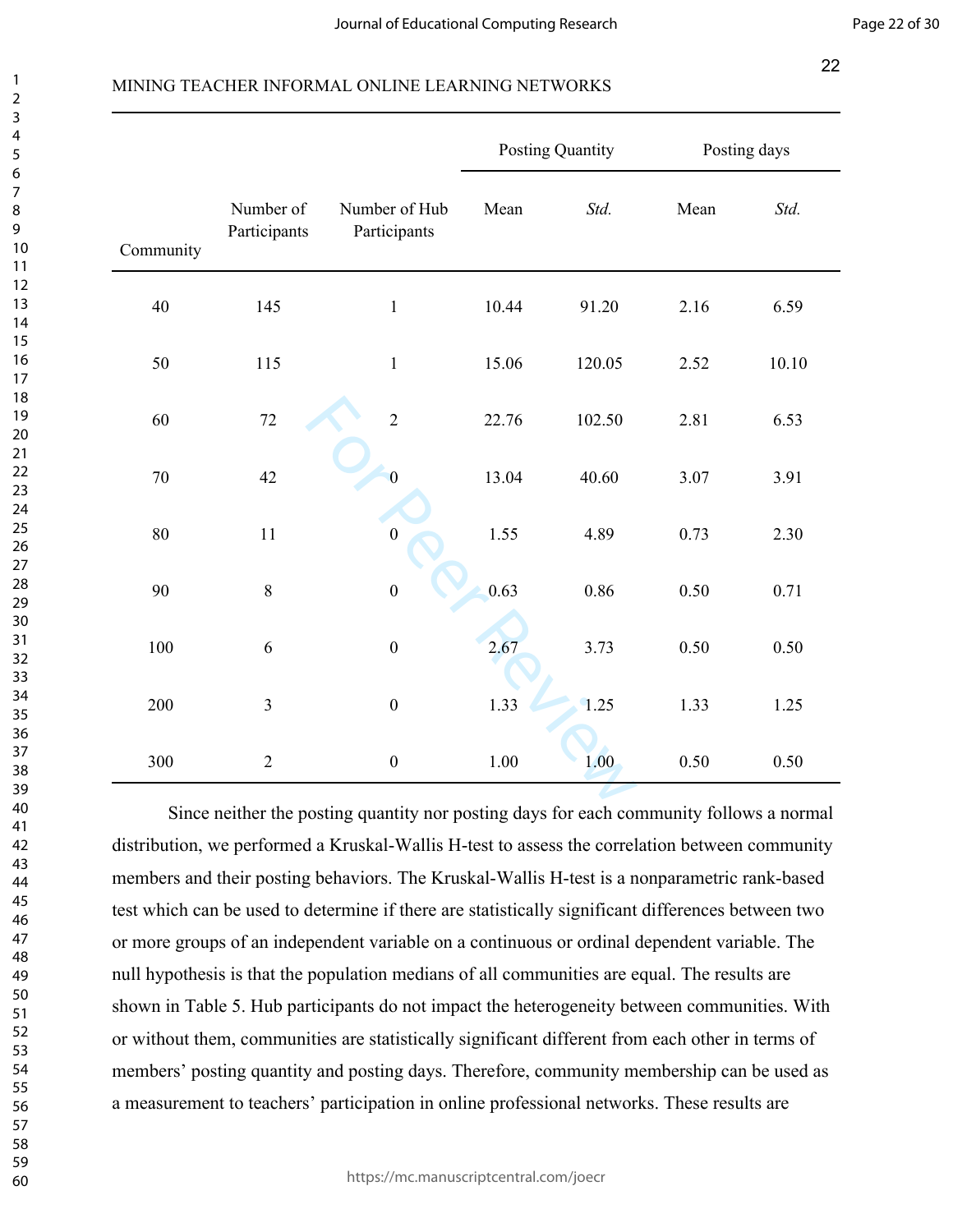MINING TEACHER INFORMAL ONLINE LEARNING NETWORKS

consistent with the findings of community detection that teachers clustered with those who behave similarly in an informal online learning network.

#### **Table 5**

| Kruskal-Wallis H-test of posting behaviors by community |  |  |  |
|---------------------------------------------------------|--|--|--|
|---------------------------------------------------------|--|--|--|

|                  | Network with Hub Participants |                  | Network without Hub Participants |                  |
|------------------|-------------------------------|------------------|----------------------------------|------------------|
|                  | H                             | $\boldsymbol{p}$ | H                                | $\boldsymbol{p}$ |
| Posting quantity | 1293.70                       | $\leq .001$      | 1363.31                          | $\leq .001$      |
| Posting days     | 1108.48                       | < 0.001          | 1011.76                          | < 0.001          |
|                  |                               |                  |                                  |                  |

## **5. Discussion**

293.70  $< .001$  1363.31<br>108.48  $< .001$  1011.76<br>5. Discussion<br>ork analysis methods and one of the largest so<br>ts), we explored the characteristics of educate<br>emerged, what roles did they play, and if part<br>nmunities. This stu Using social network analysis methods and one of the largest scale Twitter data (i.e., nearly half a million tweets), we explored the characteristics of educators' online PD network, whether hub participants emerged, what roles did they play, and if participants' posting behaviors differ in the communities. This study adds to the literature by responding to the lack of quantitative research using authentic data from social media in massive educators' online informal learning networks (Luo et al., 2020; Macià & García, 2016). Several interesting findings are worth discussion. First, participants' posting behaviors are closely correlated with that of their close peers. Second, hub participants emerged early and are the key to maintaining the large network. Without hub participants, members tended to form much smaller communities. Third, there are statistically significant differences in members' posting behaviors between communities.

The fact that we were able to a develop massive social network graph based on participant's interactions suggests the occurrence of social learning in Twitter among educators even without any formal or pre-determined structures. It extends previous research (e.g., Arslan et al., 2022; Trust et al., 2017; Macià & García, 2016; Xing & Gao, 2018) by providing further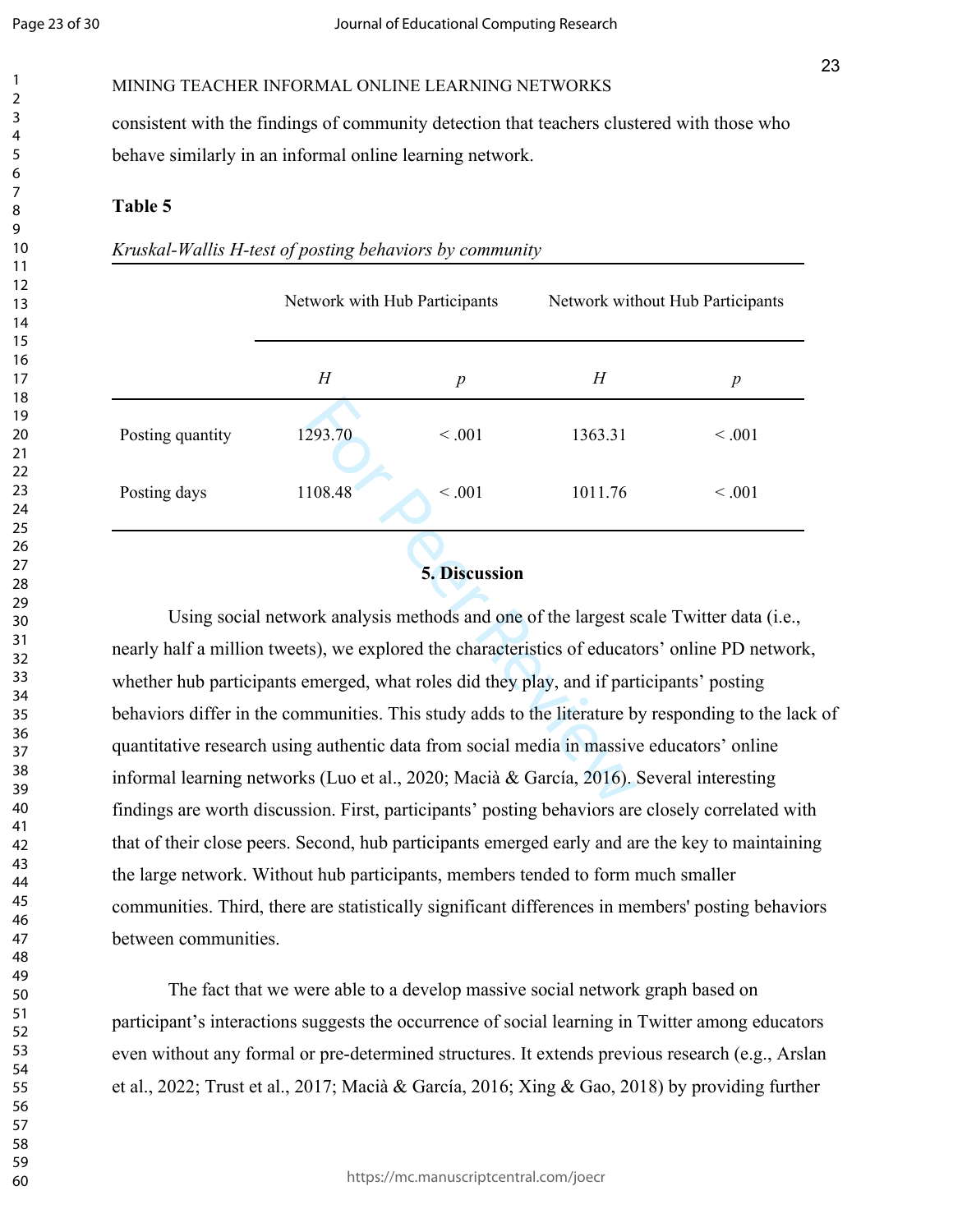#### MINING TEACHER INFORMAL ONLINE LEARNING NETWORKS

empirical evidence of educators' active participation in professional development using social network analysis. Educators tended to post information and interact with others over time, considering the mean of node degree and the existence of hub participants in the active network. This result aligns with previous research that suggests the effectiveness of Twitter as a tool to support the professional learning of educators (Krutka & Carpenter, 2016; Rodesiler & Pace, 2015). Educators participate in social network professional learning mainly to establish social connection and reduce a sense of isolation; better support students; inform thinking, shape practice and improve writing skills; and generate professional opportunities (Rodesiler & Pace, 2015). Furthermore, the teachers formed sub learning communities in which community members interact more with one another than with members outside their communities. This may be related with the specific interests of the sub learning communities. For instance, members with similar topics, choices, preference, practices or goals may be more likely to interact with each other (Bedi & Sharma, 2016). Further research is needed to understand why sub communities are formed, what their specific interests are, and how to support their learning by recommending appropriate materials and developing scaffolding strategies.

it one another than with members outside th<br>c interests of the sub learning communities. I<br>ss, preference, practices or goals may be mor<br>a, 2016). Further research is needed to under<br>what their specific interests are, and We found that in an informal professional learning environment, participants and their close peers share similar posting behavior patterns regarding the overall number of tweets posted and number of days for posting tweets. Meanwhile, participants formed many communities where members' posting behaviors were significantly different from those of other communities. This result is consistent with previous studies which suggest students' performance is related to that of their close peers in massive online learning settings (Brown, Lynch, Wang, et al., 2015; Xu et al., 2018). The significant positive relationship between participants and their closest peers in terms of posting behaviors can be used to develop prediction models to forecast members' tendency in continued participation based on their closest peers' participation. Meanwhile, the fact that the positive relationship was identified through a large-scale investigation of nearly half a million tweets and 50,000 participants will notably help increase the robustness of such a prediction model. These findings may contribute to future research in online informal professional learning network engagement, community development and network dynamics.

The results suggest that hub participants emerged at the early years of the network and are the key to connecting multiple heterogeneous communities, indicated by the increasing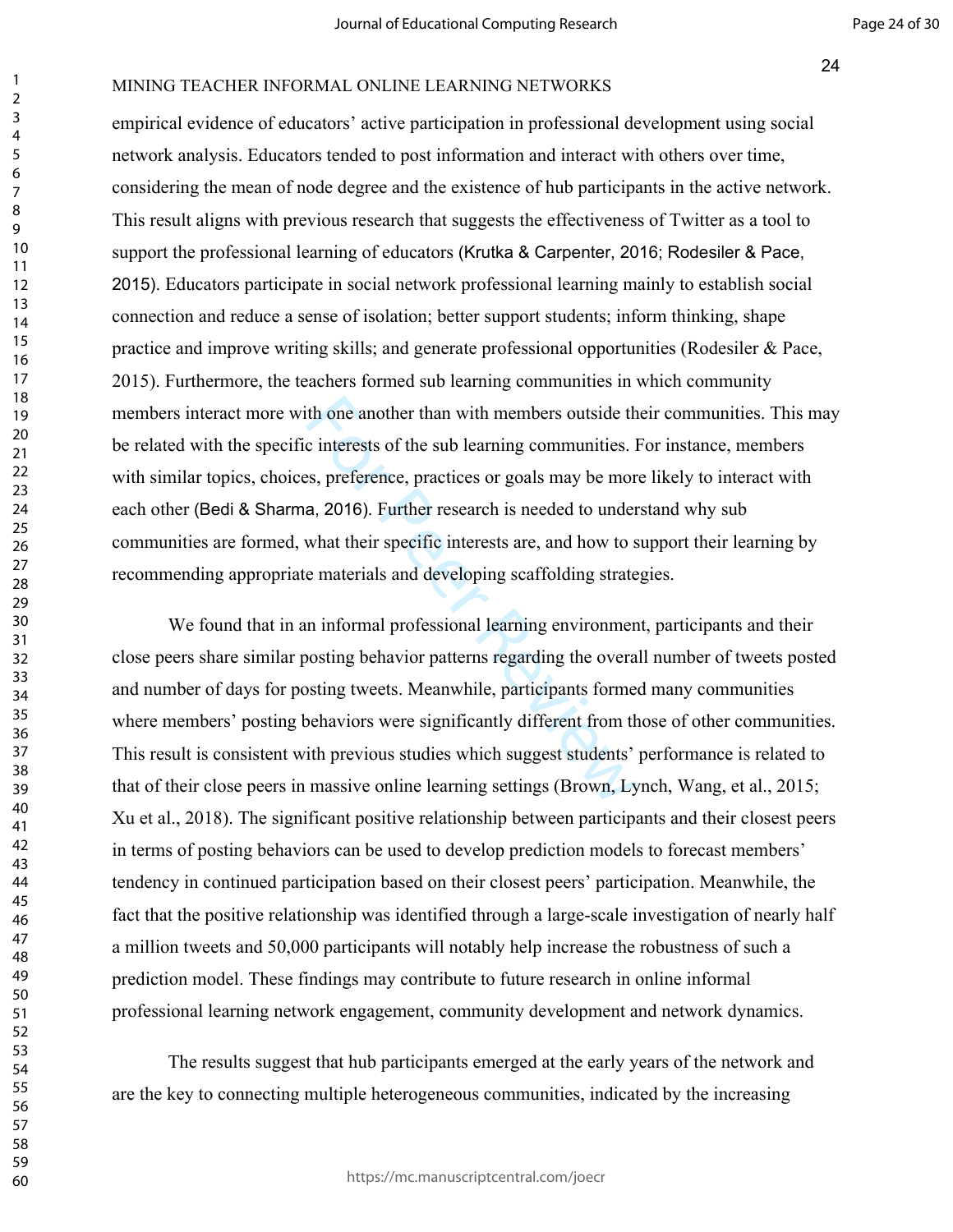#### MINING TEACHER INFORMAL ONLINE LEARNING NETWORKS

number of detected communities after removing the hub participants. It is worth mentioning that hub participants—who are defined as the ones with in- and out-degrees which are larger than three standard deviations above the mean—do not always exist. But when they emerge in a network, they are important to the network structure. Previous research suggests that instructors, teaching assistants and active participants in online learning communities are normally identified as hub nodes in a social network (e.g., Brown, Lynch, Eagle, et al., 2015; Brown, Lynch, Wang, et al., 2015). The results of this study confirmed that in online teacher professional development networking, some participants emerged as hub participants and connected different small groups of teachers with the larger communities or even network. Moreover, a number of participants merely interacted with hub participants, suggested by the difference in the number of nodes in the network before and after removing hub participants. In other words, hub participants are extremely important to the relationship between these participants and the learning network. Further research can further study the impacts of hub participants on online community structure and the mechanisms of distributed leadership, as suggested by the findings of this study and Macià and García (2016).

b participants, suggested by the difference in<br>ter removing hub participants. In other words<br>e relationship between these participants and<br>er study the impacts of hub participants on o<br>stributed leadership, as suggested by This study has significant theoretical, practical and methodological implications for future practice and research on teachers' online PD. Theoretically, the emergence of hub participants in the twitter-based online learning network suggests participants were able to selfconnect and organize without predetermined structures. Meanwhile, a tutor or other authoritative roles being a hub node may negatively correlate with learner performance (Saqr et al., 2020). Together, the results suggest the possibility and importance of giving teachers more agency to explore and connect in future online PD, as well as the potential to study who tend to be hub participants in different learning contexts and their roles. Practically, given that educators were likely to interact more with the ones who had similar posting behaviors and who shared community membership, future PD activities can scaffold different communities based on their needs and interests. In addition, those who develop interaction with hubs/moderators only are worth extra attention and support to facilitate their participation. Methodologically, this study identified interesting characteristics of educators' informal online learning networks that can be used in other studies. Participants tend to communicate more with other participants who share similar characteristics, hence, develop communities over time. Participants' community membership can be used as a significant predictor in measuring online informal professional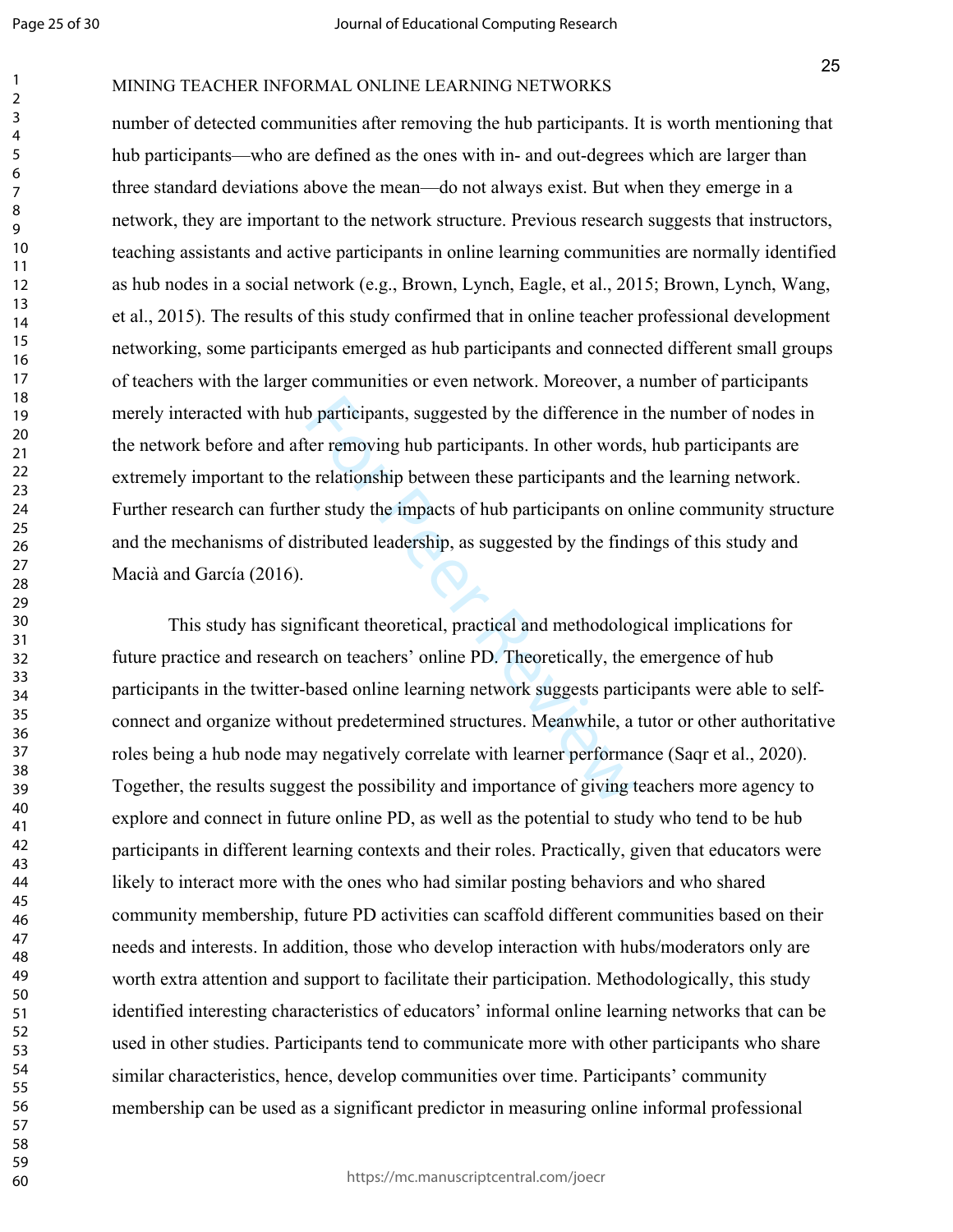#### MINING TEACHER INFORMAL ONLINE LEARNING NETWORKS

learning networks. Such community membership can also be used to monitor participants' online professional learning behaviors over time. Meanwhile, participants' posting behaviors are positively correlated with those of their close peers. Such correlation can be used as a measurement predictor to participants' learning gains and performance. Overall, community membership and learning behaviors are two related and important metrics which can provide characteristic descriptions for different communities of participants in an informal online learning network, which shall be recognized in future large-scale analysis work.

#### **6. Limitations and future directions**

ent study enriches understanding of the struct<br>e professional learning networks, it has limit<br>content across communities or the participan<br>e homogeneity and heterogeneity identified i<br>ysis, rather than content analysis or Although the present study enriches understanding of the structure and characteristics of large-scale informal online professional learning networks, it has limitations. First, this study did not investigate the tweets content across communities or the participants' perceived sense of community. Therefore, the homogeneity and heterogeneity identified in this study hold in the context of behavioral analysis, rather than content analysis or participants self-reports. Future research can analyze the topics discussed by different communities, examine the relationships between topics and community structures and investigate the perception of participants within and across communities. Second, this study examined the informal online professional learning network using data from Twitter only, we cannot make a conclusive statement that the findings can be generalized to other social-media-based informal online learning networks. Third, this study developed one huge network at the end of the four-year data collection between 2011 to 2014. It will be interesting if future work could investigate the learning network during the Covid-19 pandemic, and study if participants' behaviors have changed during the pandemic. Future research may consider including the time dimension and studying how the communities formed overtime, for what reasons, and how the communities remained active. Finally, the roles of hub participants and their postings could be further examined. An investigation of the hub participants could potentially help researchers and educators to efficiently develop an overview of the interests and topics of the network, and then provide supporting materials or scaffold their PD. Studying hub participants can also inform strategy designs that help sub communities to make intra-community communications and to bridge their discussions, knowledge and practice.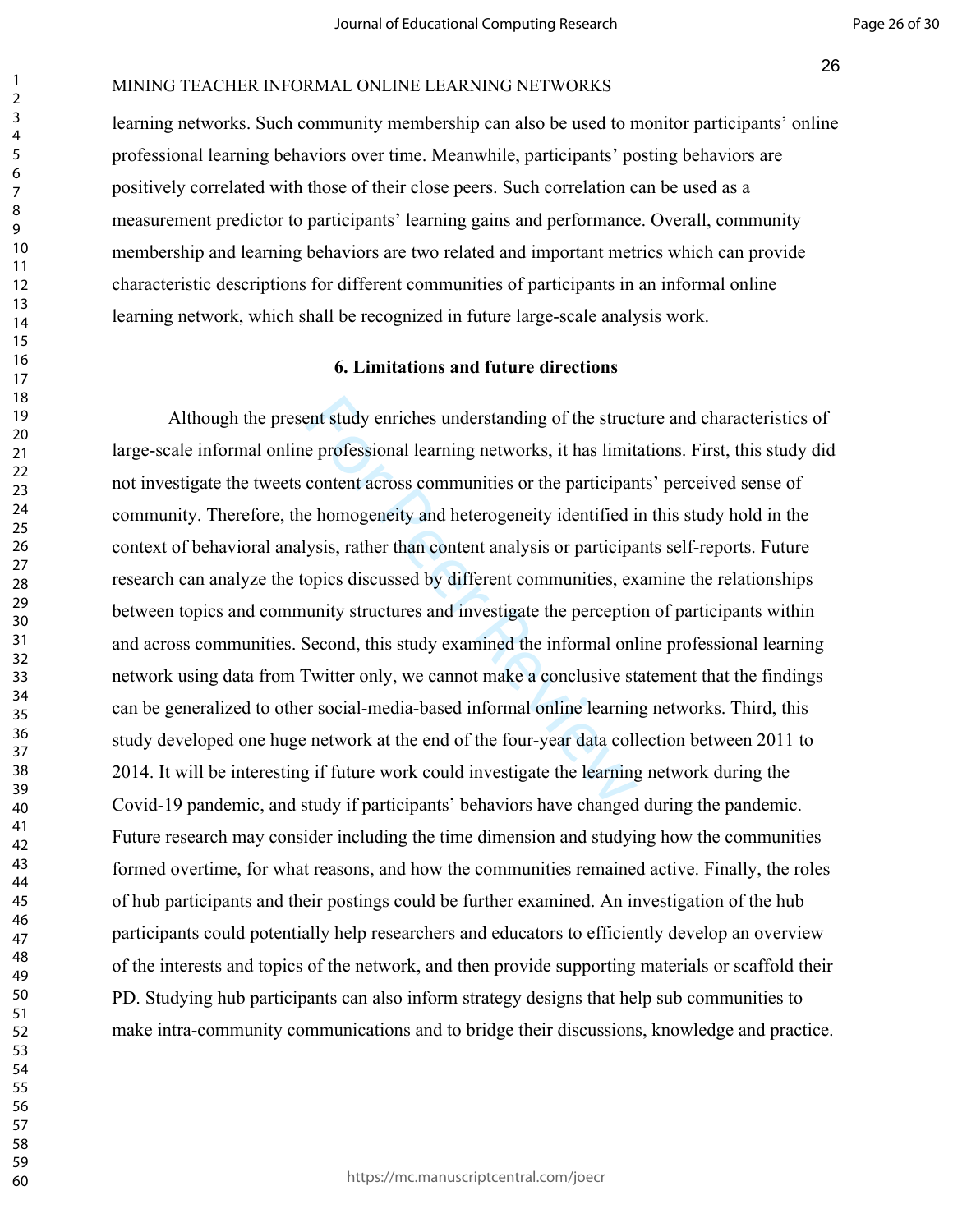### MINING TEACHER INFORMAL ONLINE LEARNING NETWORKS

#### **7. Conclusions**

e the key to connecting many small commun<br>
bmmunities are significantly different from e<br>
1, this study suggests the emergence of hub p<br>
at predetermined structures and the possibility<br>
hership.<br>
F. A., & Du, H. (2022). Un In this study, we use a social network method to research educators' social interactions in an informal massive online professional learning network using authentic data collected from Twitter. Specifically, we examined discourse and participation characteristics of an online PD network, the interactions between participants and their peers, whether hub participants emerge and the impacts of hub participants on the network structure. We found that participants tended to communicate more with the ones who shared similar posting behaviors patterns (i.e., both posting quantity and posting days). Hub participants are important to the degree heterogeneity in a large network as they are the key to connecting many small communities to forming a big one. Meanwhile, these small communities are significantly different from each other in terms of posting behaviors. Overall, this study suggests the emergence of hub participants in an informal online PD network without predetermined structures and the possibility of scaffolding online PD based on community membership.

### **References**

- Arslan, O., Xing, W., Inan, F. A., & Du, H. (2022). Understanding topic duration in Twitter learning communities using data mining. *Journal of Computer Assisted Learning*, *38*(2), 513–525. https://doi.org/10.1111/JCAL.12633
- Bedi, P., & Sharma, C. (2016). Community detection in social networks. In *Wiley Interdisciplinary Reviews: Data Mining and Knowledge Discovery* (Vol. 6, Issue 3). https://doi.org/10.1002/widm.1178

Borgatti, S. P., Mehra, A., Brass, D. J., & Labianca, G. (2009). Network analysis in the social sciences. In *Science* (Vol. 323, Issue 5916). https://doi.org/10.1126/science.1165821

- Brown, R., Lynch, C. F., Eagle, M., Albert, J., Barnes, T., Baker, R., Bergner, Y., & Mcnamara, D. (2015). Good Communities and Bad Communities: Does membership affect performance? *Educational Data Mining*, 612–613.
- Brown, R., Lynch, C., Wang, Y., Eagle, M., Albert, J., Barnes, T., Baker, R., Bergner, Y., & McNamara, D. (2015). Communities of performance & communities of preference. *CEUR Workshop Proceedings*, *1446*.
- Burchill, K. P., & Anderson, D. (2019). *A Study of Novice Faculty Members' Experiences During the Mentoring Process*. https://doi.org/10.4018/978-1-5225-7438-5.ch013
- Clarke, D., & Hollingsworth, H. (2002). Elaborating a model of teacher professional growth. *Teaching and Teacher Education*, *18*(8). https://doi.org/10.1016/S0742-051X(02)00053-7
- Cope, B., & Kalantzis, M. (2009). *Ubiquitous learning*. University of Illinois press. https://books.google.com/books?hl=en&lr=&id=MpsMhyRU06YC&oi=fnd&pg=PP2&dq=Ubi quitous+learning.&ots=u7Sks5YWyS&sig=bNo39v-NEygVBCEfavOt-lHik7o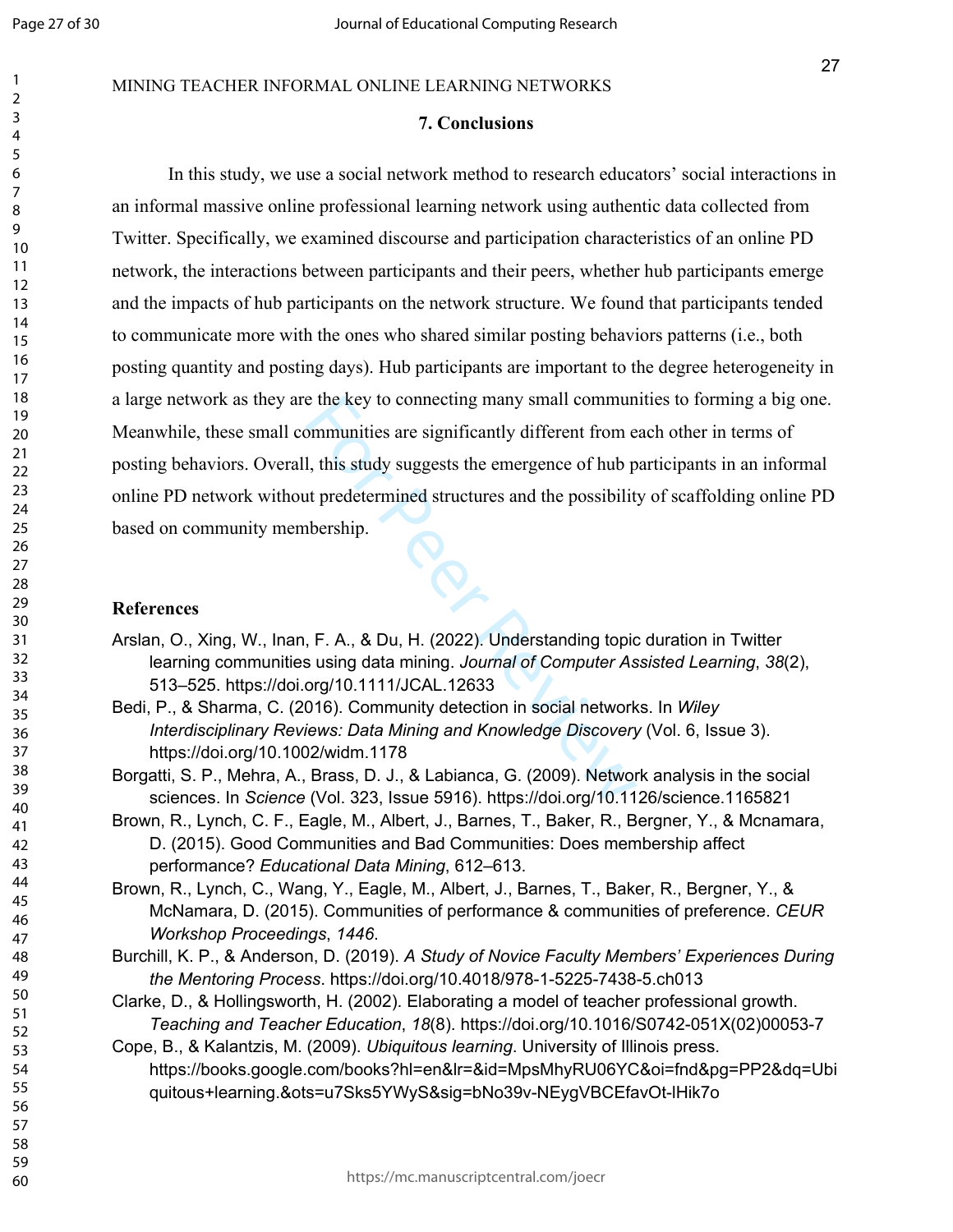## MINING TEACHER INFORMAL ONLINE LEARNING NETWORKS

- Dawson, S. (2008). A study of the relationship between student social networks and sense of community. *Educational Technology and Society*, *11*(3).
- Dawson, S. (2010). "Seeing" the learning community: An exploration of the development of a resource for monitoring online student networking. *British Journal of Educational Technology*, *41*(5). https://doi.org/10.1111/j.1467-8535.2009.00970.x
- de Laat, M., Lally, V., Lipponen, L., & Simons, R. J. (2007). Investigating patterns of interaction in networked learning and computer-supported collaborative learning: A role for Social Network Analysis. *International Journal of Computer-Supported Collaborative Learning*, *2*(1). https://doi.org/10.1007/s11412-007-9006-4
- Fire, M., Katz, G., Elovici, Y., Shapira, B., & Rokach, L. (2012). Predicting student exam's scores by analyzing social network data. *Lecture Notes in Computer Science (Including Subseries Lecture Notes in Artificial Intelligence and Lecture Notes in Bioinformatics)*, *7669 LNCS*. https://doi.org/10.1007/978-3-642-35236-2\_59
- Girvan, M., & Newman, M. E. J. (2002). Community structure in social and biological networks. *Proceedings of the National Academy of Sciences of the United States of America*, *99*(12). https://doi.org/10.1073/pnas.122653799
- Goldenberg, J., Han, S., Lehmann, D. R., & Hong, J. W. (2009). The role of hubs in the adoption process. *Journal of Marketing*, *73*(2). https://doi.org/10.1509/jmkg.73.2.1
- Greenhalgh, S. P., & Koehler, M. J. (2017). 28 days later: Twitter hashtags as "just in time" teacher professional development. *TechTrends*, *61*(3). https://doi.org/10.1007/s11528-016- 0142-4
- I. E. J. (2002). Community structure in social<br>Let. J. (2002). Community structure in social<br>*lational Academy of Sciences of the United*<br>73/pnas.122653799<br>Lehmann, D. R., & Hong, J. W. (2009). The r<br>*Jarketing*, 73(2). ht Greenhow, C., Campbell, D., … S. G.-S. for I., & 2018, undefined. (2018). Social media in teacher professional development: A literature review. *Society for Information Technology & Teacher Education International Conference*, 2256–2264. https://www.learntechlib.org/p/182975/
- Greenhow, C., Staudt Willet, K. B., & Galvin, S. (2021). Inquiring tweets want to know: #Edchat supports for #RemoteTeaching during COVID-19. *British Journal of Educational Technology*, *52*(4). https://doi.org/10.1111/bjet.13097
- Haythornthwaite, C. (2009). Building Social Networks Via Computer Networks: Creating and Sustaining Distributed Learning Communities. In *Building Virtual Communities*. https://doi.org/10.1017/cbo9780511606373.011
- Jaquith, A., Mindich, D., Wei, R., (NJ), L. D.-H.-L. F., & 2010, undefined. (2011). Teacher Professional Learning in the United States: Case Studies of State Policies and Strategies. Summary Report. In *ERIC*. https://eric.ed.gov/?id=ED536361
- Jones, W. M., & Dexter, S. (2014). How teachers learn: The roles of formal, informal, and independent learning. *Educational Technology Research and Development*, *62*(3). https://doi.org/10.1007/s11423-014-9337-6
- King, H. (2004). Continuing Professional Development in Higher Education: what do academics do? *Planet*, *13*(1). https://doi.org/10.11120/plan.2004.00130026
- Krutka, D., & Carpenter, J. (2016). Participatory Learning through Social Media: How and Why Social Studies Educators Use Twitter. *Contemporary Issues in Technology and Teacher Education*, *16*(1).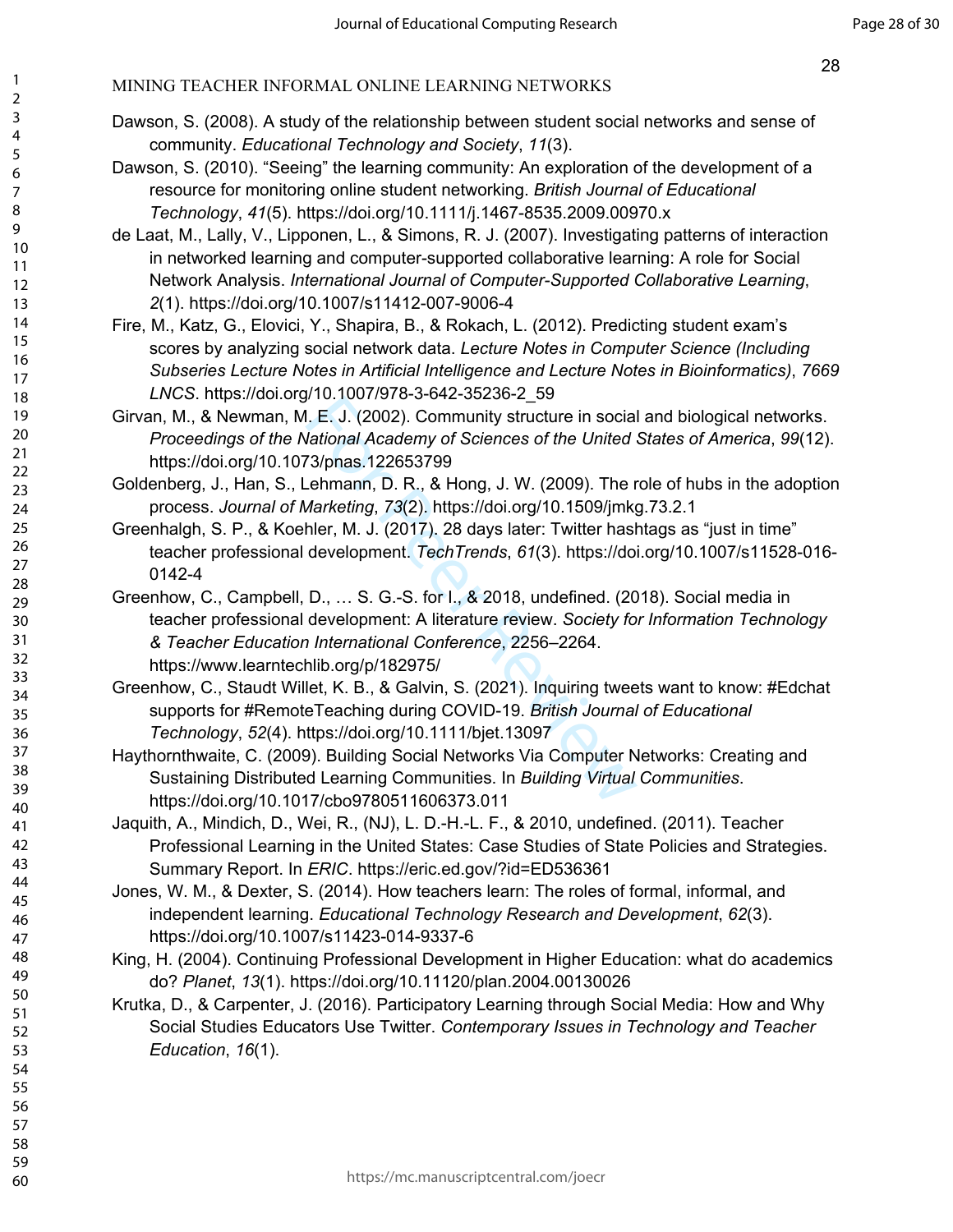- Krutka, D., Carpenter, J. P., & Trust, T. (2017). Enriching Professional Learning Networks: A Framework for Identification, Reflection, and Intention. *TechTrends*, *61*(3). https://doi.org/10.1007/s11528-016-0141-5
- Krutka, D., in, S. G.-J. of R. on T., & 2021, undefined. (2021). You can tell a lot about a person by reading their bio": lessons from inauthentic Twitter accounts' activity in# Edchat. *Taylor & Francis*. https://doi.org/10.1080/15391523.2021.1962454
- Lantz-Andersson, A., Lundin, M., & Selwyn, N. (2018). Twenty years of online teacher communities: A systematic review of formally-organized and informally-developed professional learning groups. In *Teaching and Teacher Education* (Vol. 75). https://doi.org/10.1016/j.tate.2018.07.008
- Lave, J., & Legitimate, E. W.-. (1991). Situated learning: Legitimate peripheral participation. In *mathed811fall2014.pbworks.com*. Cambridge University Press. http://mathed811fall2014.pbworks.com/w/file/fetch/84888346/Lave-Wenger-Situated%20Learning-Part%20I.pdf
- Lieberman, A., & Mace, D. (2010). Making practice public: Teacher learning in the 21st century. *Journal of Teacher Education*, *61*(1–2). https://doi.org/10.1177/0022487109347319
- Lin, X., Hu, X., Hu, Q., & Liu, Z. (2016). A social network analysis of teaching and research collaboration in a teachers' virtual learning community. *British Journal of Educational Technology*, *47*(2). https://doi.org/10.1111/bjet.12234
- Li, S., Du, H., Xing, W., Zheng, J., Chen, G., & Xie, C. (2020). Examining temporal dynamics of self-regulated learning behaviors in STEM learning: A network approach. *Computers and Education*, *158*. https://doi.org/10.1016/j.compedu.2020.103987
- 1914 Part 194001. The Tacking Part 19400011 Assortated Section (2010). Making practice public: Teacher leading collication, 61(1–2). https://doi.org/10.1177/01<br>Liu, Z. (2016). A social network analysis of techners' virtual Luo, T., Freeman, C., & Stefaniak, J. (2020). "Like, comment, and share"—professional development through social media in higher education: A systematic review. *Educational Technology Research and Development*, *68*(4). https://doi.org/10.1007/s11423-020-09790- 5
- Macià, M., & García, I. (2016). Informal online communities and networks as a source of teacher professional development: A review. In *Teaching and Teacher Education* (Vol. 55). https://doi.org/10.1016/j.tate.2016.01.021
- Newman, M. E. J. (2002). Assortative Mixing in Networks. *Physical Review Letters*, *89*(20). https://doi.org/10.1103/PhysRevLett.89.208701
- Otte, E., & Rousseau, R. (2002). Social network analysis: A powerful strategy, also for the information sciences. *Journal of Information Science*, *28*(6). https://doi.org/10.1177/016555150202800601
- Paul Gee, J. (2004). *SITUATED LANGUAGE AND LEARNING*. Psychology Press. https://books.google.com/books?hl=en&lr=&id=5- TnglDGGQoC&oi=fnd&pg=PA1&dq=Situated+language+and+learning:+A+critique+of+tradi
	- tional+schooling.+&ots=jXzvc7M1mA&sig=neW1ora4xqx9HXcWimMUR0X0n\_8
- Rodesiler, L., & Pace, B. G. (2015). English Teachers ' Online Participation as Professional Development : A Narrative Study. *English Education*, *47*(4).
- Rosenberg, J., Greenhalgh, S., Wolf, L. G., & Koehler, M. (2017). Strategies, Use, and Impact of Social Media for Supporting Teacher Community within Professional Development: The Case of One Urban STEM Program. *Journal of Computers in Mathematics and Science Teaching*, *36*(3).